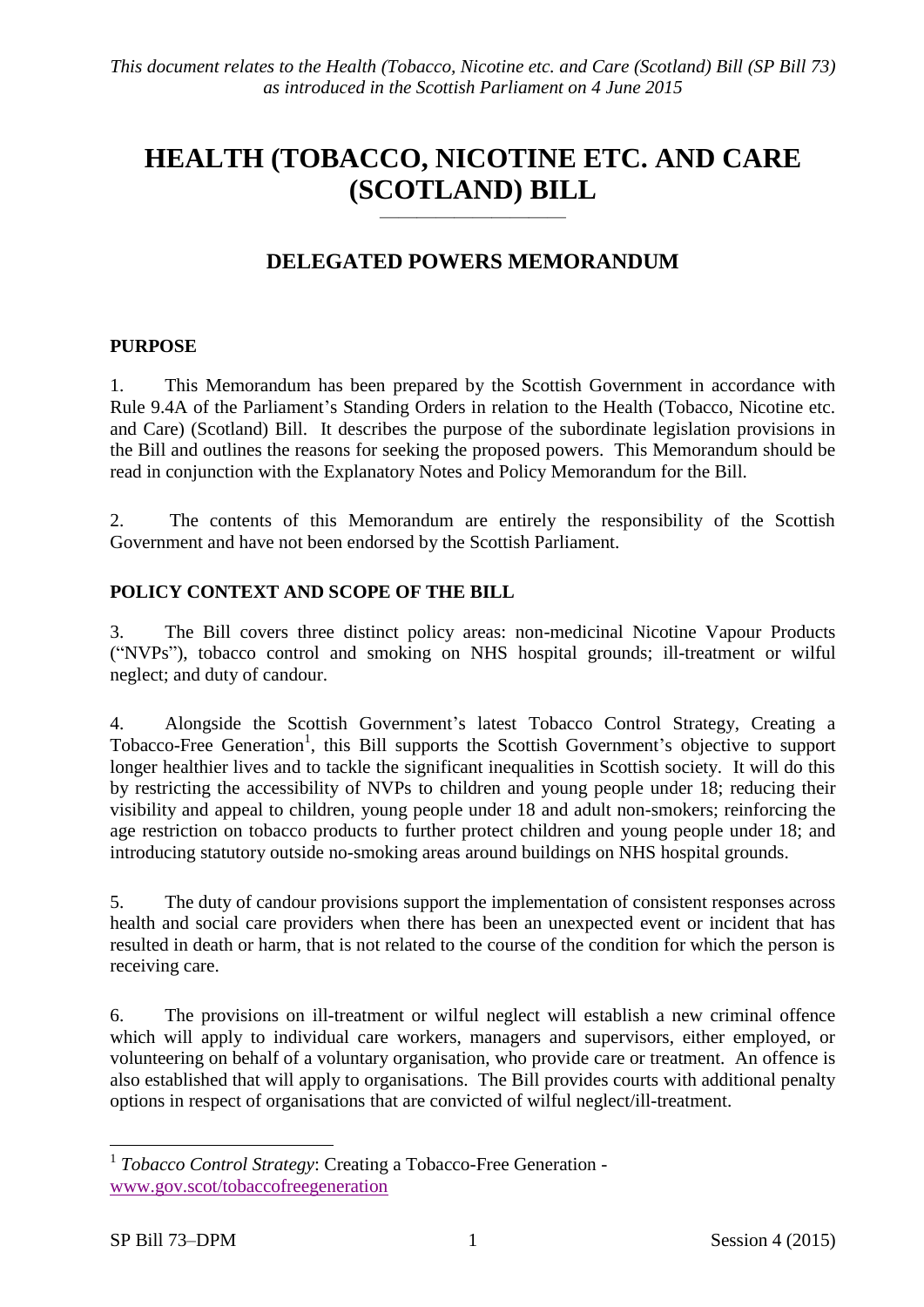## **OVERVIEW OF THE BILL**

#### **Part 1 – Overview**

7. Part 1 of the Bill contains a number of new controls on tobacco products, nicotine vapour products ("NVP") and smoking on NHS hospital grounds. Chapter 1 contains provision which puts a prohibition on selling NVPs to persons under the age of 18, a power to ban the sale of NVPs from vending machines, a prohibition on the purchase of NVPs on behalf of a person under the age of 18 and a requirement for retailers of NVPs to be on a Register and related provision about banning orders. It also includes controls which apply to the sale of both NVPs and tobacco products: a requirement on retailers to operate an age verification policy, a prohibition on unauthorised sales by persons under the age of 18 and a statutory due diligence defence. Chapter 2 contains regulation-making powers which enable certain forms of advertising and promotion of NVPs to be prohibited or restricted. Chapter 3 contains provision related to prohibiting smoking in designated smoke-free outdoor areas on NHS hospital grounds.

#### 8. In summary, Part 1 of the Bill:

- introduces the offence of selling a NVP to a person under the age of 18;
- introduces the offence of failing to operate an age verification policy at premises where tobacco products or NVPs are offered for sale;
- introduces the offence of allowing a tobacco product, cigarette papers or a NVP to be sold by a person under the age of 18 without authorisation;
- provides powers to introduce the offence of selling a NVP from a vending machine;
- introduces the offence of carrying on a NVP business whilst unregistered or from unregistered premises;
- provides for a due diligence defence against certain tobacco product and NVP related offences;
- makes it an offence for a person aged 18 or over to purchase a NVP for a person under the age of 18 (commonly known as "proxy purchase");
- provides powers to make regulations containing prohibitions or restrictions on NVP advertisements and brand-sharing and to make related offences;
- provides powers to make regulations prohibiting or restricting giving away a NVP or a coupon for a NVP and to make related provision and offences;
- provides powers to make regulations prohibiting or restricting a sponsorship agreement which promotes NVPs and to make related offences; and
- makes it an offence to smoke outside a NHS hospital building within an area designated by regulations and makes related offences as well as powers to make regulations on the detail.

9. Further information about the Bill's provisions are contained in the Explanatory Notes and Financial Memorandum published separately as SP Bill 73 and in the Policy Memorandum published separately as SP Bill 73.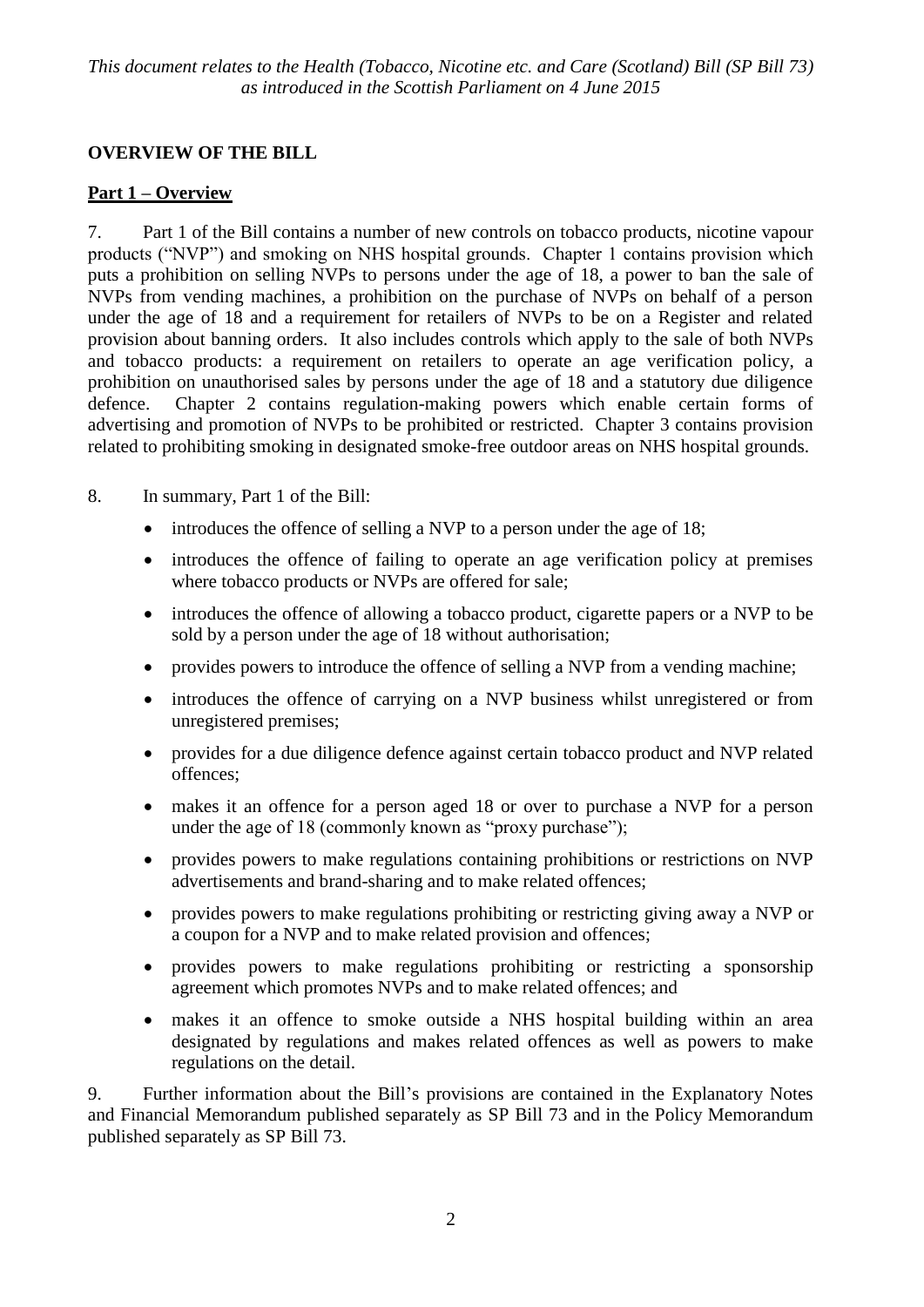## **Part 2 — Duty of Candour**

10. Part 2 of the Bill creates a legal requirement for health, social work and care organisations to inform people when they have been harmed (either physically or psychologically) as a result of the care or treatment they have received. There are also requirements for organisations to prepare and publish reports in relation to the duty of candour.

- 11. In summary, part 2:
	- requires organisations to follow the duty of candour procedure;
	- outlines the incidents and outcomes which trigger that duty;
	- provides a power to make changes to the list of outcomes;
	- provides a power to make regulations setting out the duty of candour procedure;
	- defines an apology, in relation to the duty of candour; and
	- sets requirements for reporting and monitoring the duty of candour.

#### **Part 3 — Ill-treatment and wilful neglect**

12. Part 3 of the Bill establishes offences relating to the wilful neglect or ill-treatment of adults receiving health care or social care. There are two main offences in this part: an offence that applies to care workers, and an offence that applies to care providers.

#### **RATIONALE FOR SUBORDINATE LEGISLATION**

13. In deciding whether provision should be set out in subordinate legislation rather than on the face of the Bill, the Scottish Government has considered the need to:

- Strike the right balance between the importance of the issue and providing sufficient flexibility to respond to changing circumstances without the need for primary legislation;
- Anticipate the unexpected, which might otherwise frustrate the purpose of the provision in primary legislation approved by the Parliament;
- Make proper use of valuable parliamentary time;
- Allow detailed administrative arrangements to be kept up to date within the basic structures set out in the Bill; and
- Take account of the likely frequency of amendment.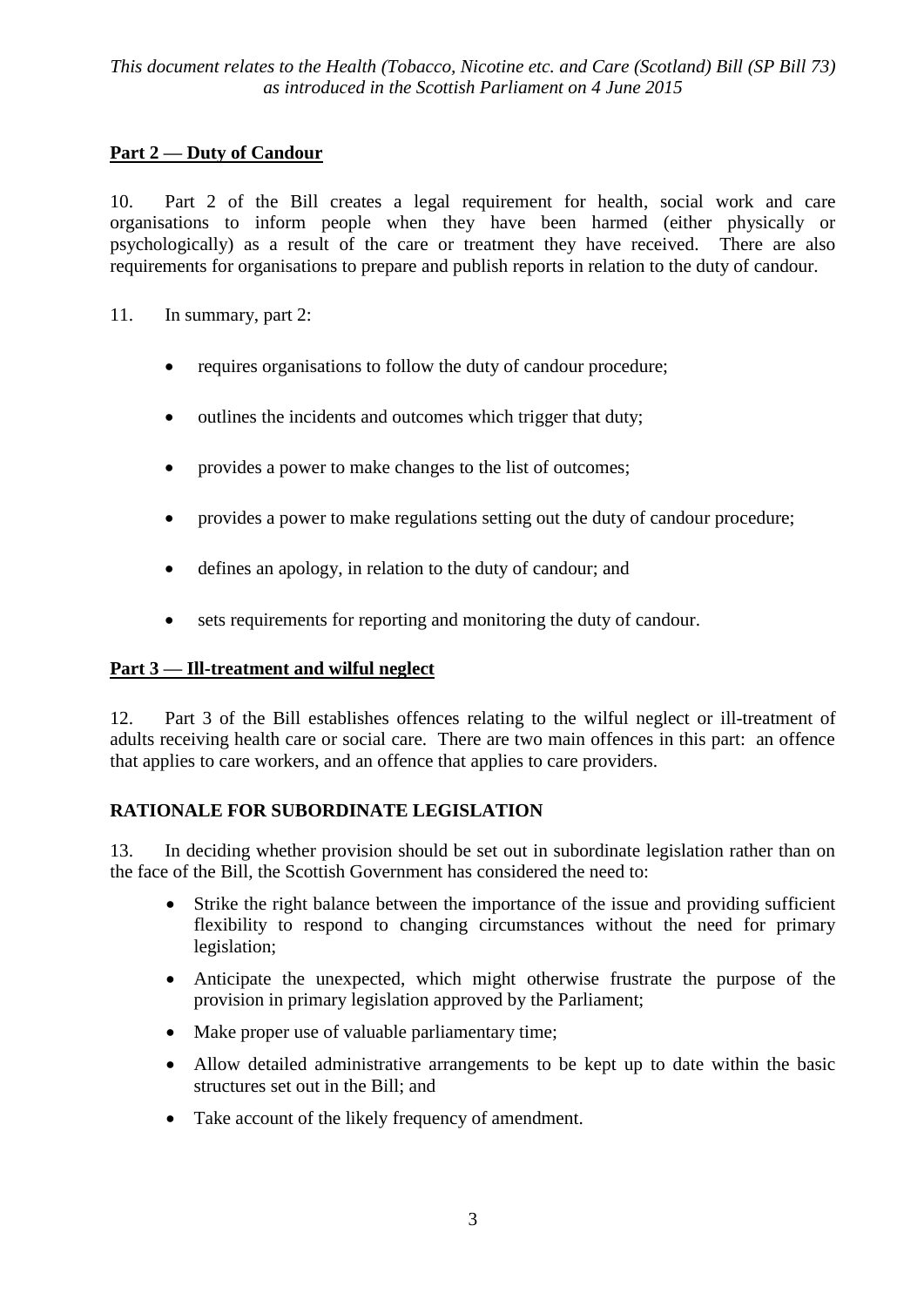14. The relevant provisions are described in detail below. For each provision, the memorandum sets out:

- The person upon whom the power to make subordinate legislation is conferred and the form in which the power is to be exercised;
- Why it is considered appropriate to delegate the power to subordinate legislation and the purpose of each such provision; and
- The parliamentary procedure to which the exercise of the power to make subordinate legislation is to be subject, if any; and why it was considered appropriate to make it subject to that procedure (or not to make it subject to any such procedure).

#### **DELEGATED POWERS**

#### **Part 1: Tobacco, Nicotine Vapour Products and Smoking**

**Chapter 1: Sale and purchase of tobacco and nicotine vapour products**

**Section 2(1) – Sale of nicotine vapour products to persons under 18**

| <b>Power conferred on:</b>        | the Scottish Ministers                            |
|-----------------------------------|---------------------------------------------------|
| <b>Power exercisable by:</b>      | regulations made by Scottish statutory instrument |
| Parliamentary procedure: negative |                                                   |

#### *Provision*

15. Section 4A(4)(c) of the Tobacco and Primary Medical Services (Scotland) Act 2010 ("the 2010 Act"), to be inserted by section 2(1) of the Bill, contains a power enabling the Scottish Ministers to prescribe documents in addition to those laid down in the Bill (i.e. a passport and EU photo driving licence), which retailers may accept from those wishing to purchase nicotine vapour products as proof of identification that they are aged 18 or over.This effectively extends the power in section 4 of the 2010 Act that allows the Scottish Ministers to prescribe documents which retailers may accept as identification for the purchase of tobacco products. The power enables the Scottish Ministers to define other documents, such as a Proof of Age Standard Scheme (PASS) approved card and the Young Scot National Entitlement Card, which may be used by people to demonstrate to retailers that they are 18 or over and thus legally entitled to be sold nicotine vapour products. The intention is for the documents to be prescribed under this power to mirror those already in place for tobacco products under the Sale of Tobacco (Prescribed Documents) (Scotland) Regulations 2013 (SSI 2013/202).

#### *Reason for taking power*

16. Section 4A(4)(a) and (b) provide that a passport or an EU photo driving licence is acceptable documentation. There are, however, other forms of documentation which the Scottish Ministers regard as being acceptable. A list of these documents may need to be changed from time to time, either to remove or add documents, or to change the reference to a document which, for example, may come to be known by a different name. This power gives the Scottish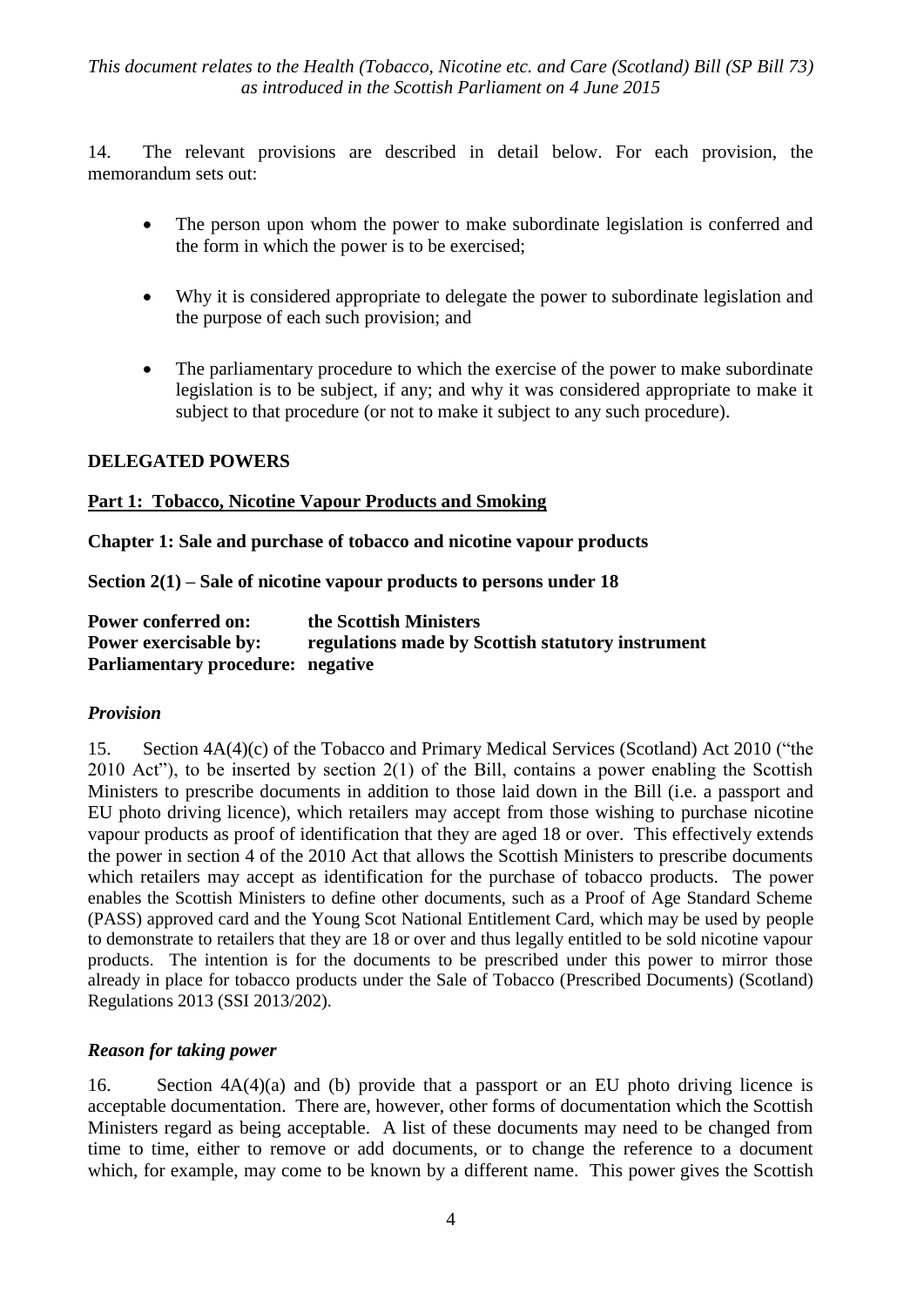Ministers the flexibility to vary the list to ensure it is up-to-date with acceptable documents. Making a detailed list which may need to be varied is suited to provision contained in regulations. It avoids the need to make such changes in primary legislation and in the view of the Scottish Ministers, makes best use of valuable parliamentary time.

#### *Choice of procedure*

17. Changing the list of acceptable documentation is a relatively non-controversial and straightforward matter. The Bill ensures that a passport or an EU photo driving licence are always acceptable. The power is supplementary in nature and does not allow for the amendment of primary legislation therefore a passport or EU photo driving licence cannot be removed from the list of acceptable documentation. Given the nature of the provision which can be made and the degree of flexibility required, the Scottish Ministers consider that a power subject to negative procedure is appropriate. The negative procedure was used for the equivalent power in section 4 of the 2010 Act regarding tobacco products. The Scottish Ministers consider the negative procedure to strike an appropriate balance between flexibility and the need for scrutiny of provision of this nature.

#### **Section 3(1) – Age verification policy**

**Power conferred on: the Scottish Ministers Power exercisable by: regulations made by Scottish statutory instrument Parliamentary procedure: affirmative** 

#### *Provision*

18. Section 3(1) of the Bill inserts section 4B (age verification policy) into the 2010 Act.

19. Section 4B(1) and (2) require a person who carries on a tobacco or nicotine vapour product business to operate an age verification policy at every premises where such a business is being carried on, but it does not include distance sales (where the sale does not take place in the physical presence of the retailer) e.g. it does not apply to premises which are used only to despatch tobacco or NVPs such as a warehouse used to service internet sales. Section 35 (interpretation) of the 2010 Act contains a definition of "tobacco business". Section 8(2) of the Bill inserts into section 35 of the 2010 Act definitions of "nicotine vapour product business" and "tobacco or nicotine vapour product business". The businesses referred to by these definitions only involve the sale of products by retail.

20. Section 4B(3) defines an "age verification policy". It involves the person selling taking steps to challenge the age of a customer buying a tobacco product or a NVP who appears to that person to be under the age of 25 or such older age as may be specified in the policy.

21. Section 4A(4) provides the Scottish Ministers with a power to make regulations to amend the age (up or down) referred to in subsection (3). Age 25 has been chosen for this proposal to bring it into line with similar measures already in place for alcohol and with voluntary measures already applied by retailers.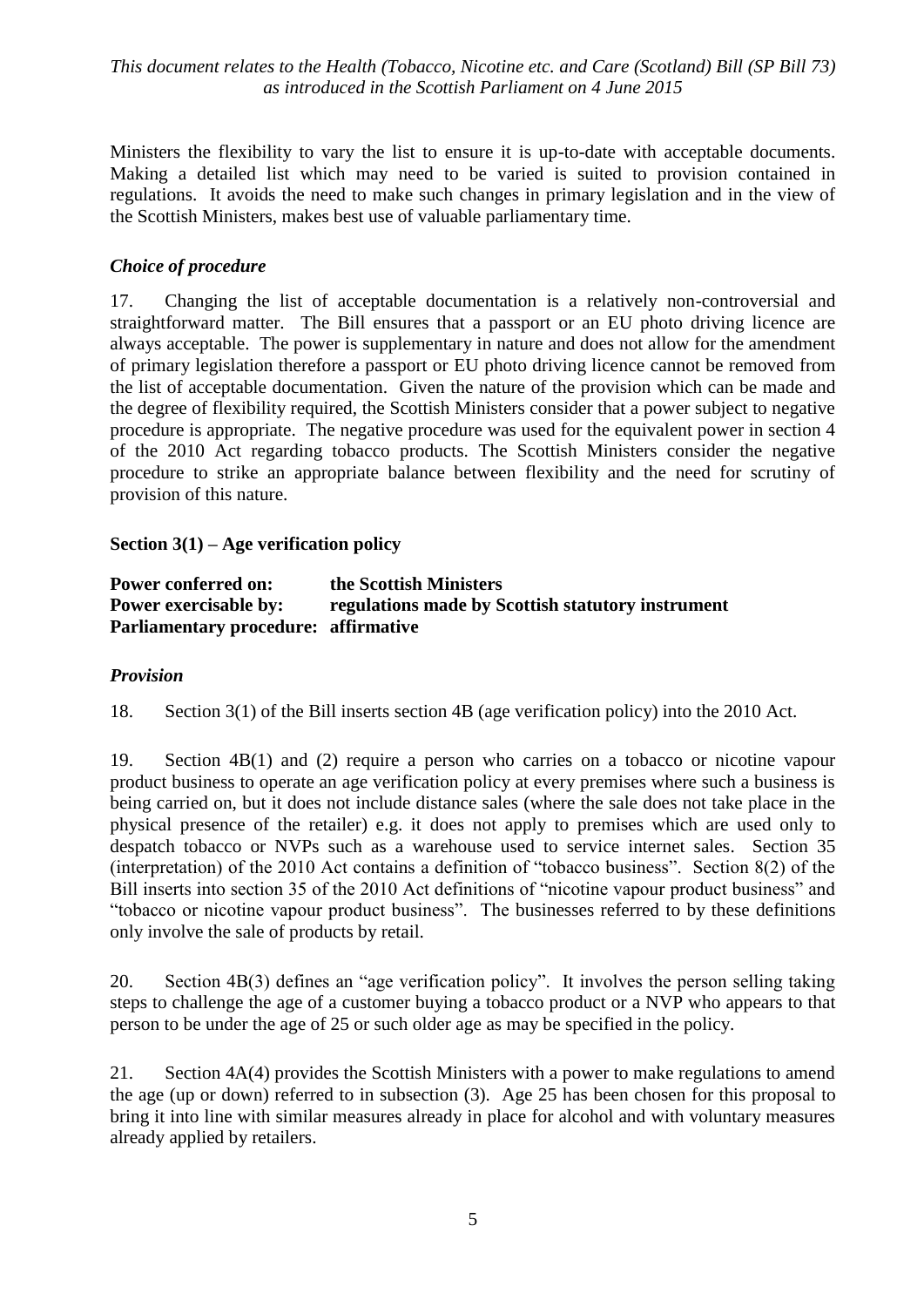22. The requirement to have an age verification policy seeks to reduce the number of illegal sales made to under 18s. The intention is for guidance to be published by the Scottish Ministers, which retailers must have regard to. The Scottish Government will consult with key stakeholders in the development of guidance which may cover matters such as training, awareness raising and appropriate identification

#### *Reason for taking power*

23. There is no immediate intention to exercise the power under section 4A(4). The Scottish Ministers are content with the age being set at 25 on the face of the Bill. However, circumstances may change in future. The power allows the minimum age of 25, which an age verification policy must be based on, to be changed by regulations up or down. This provides flexibility to allow the Scottish Ministers to change the age without recourse to primary legislation. It is conceivable that circumstances might change, for example, where the number of illegal sales reduce thereby allowing the age to be reduced. There are equivalent powers in alcohol licensing legislation which allow the age of 25 to be reduced or increased. If it is considered appropriate to change the minimum age in future, this power would allow legislation on alcohol, tobacco and NVP age verification policies to be changed simultaneously, to ensure consistency and avoid retailers operating different policies.

#### *Choice of procedure*

24. The power allows for primary legislation to be amended by subordinate legislation and accordingly, the affirmative procedure is appropriate. The specified age is a key tenet of the policy and the Scottish Government consider that changing the age merits the higher degree of scrutiny provided by the affirmative procedure.

#### **Section 4 – Sale bypersons under 18**

| <b>Power conferred on:</b>        | the Scottish Ministers                            |
|-----------------------------------|---------------------------------------------------|
| Power exercisable by:             | regulations made by Scottish statutory instrument |
| Parliamentary procedure: negative |                                                   |

#### *Provision*

25. Section 4 of the Bill inserts section 4C (sale of tobacco or nicotine vapour products by persons under 18) into the 2010 Act.

26. Section 4C(1) makes it an offence for a responsible person to allow the unauthorised sale of tobacco products or NVPs by a person under the age of 18. In accordance with section 4C(2) the "responsible person" is the registered person, where premises from which the sale is made is noted in the Register against that person's name, or where the premises is unregistered it is the employer of the person who made the sale and/or a person having management and control of the premises. Section 4C(3) provides an exception to the offence, which allows persons under 18 to make sales where a registered person has authorised a person under 18 to make sales at the premises noted in the Register against that registered person's name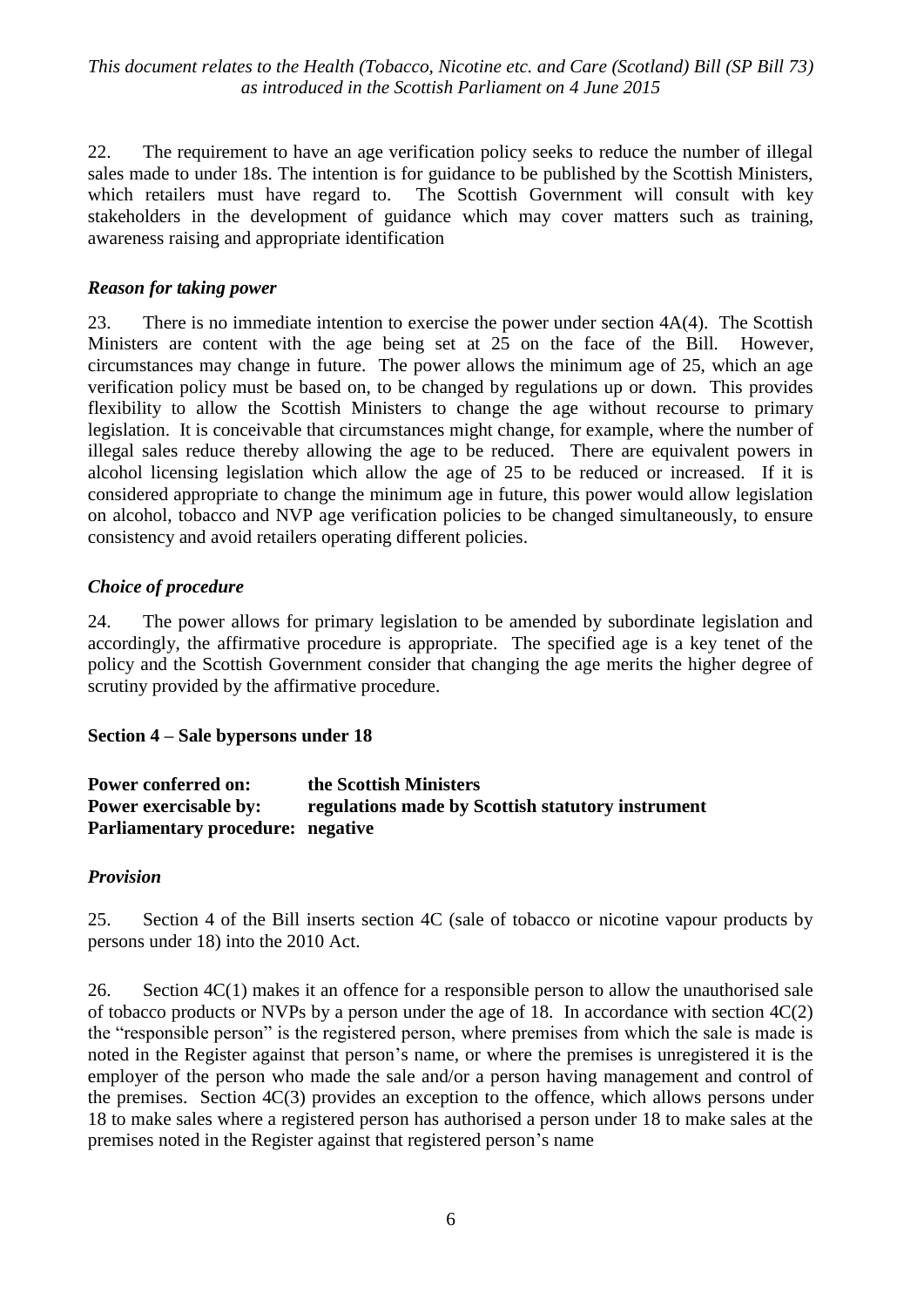27. Section 4C(4) requires the authorisation to be recorded and kept at premises where a person under 18 has been authorised to make sales.

28. Section 4C(5) enables the Scottish Ministers by regulations to prescribe the form and content of authorisations, and the method of how authorisations must be recorded. If an authorisation fails to comply with the requirements of the regulations then it is deemed not to have been made.

#### *Reason for taking power*

29. The form and content, and method of recording, of an authorisation is a largely a matter of administrative detail. The power allows the Scottish Ministers to make provision for a standard layout, what an authorisation should contain (e.g. details of the premises where the authorisation applies, who made the authorisation and other business information) and the means by which an authorisation may be recorded (e.g. electronic and/or paper). This is helpful to enforcement agencies which need to be able to determine whether an authorisation has been made, and made appropriately. The Scottish Ministers consider it is appropriate for such detail to be dealt with through secondary legislation rather than on the face of the Bill. It may also be necessary to amend the administrative arrangements set out in the regulations from time to time e.g. to take account of best practice informed by enforcement work. A degree of flexibility is therefore required.

#### *Choice of procedure*

30. The Scottish Ministers consider the negative procedure to be appropriate. The main provision for the authorisation policy is on the face of the Bill. The regulations provide administrative detail which is likely to be uncontroversial, and may require to be amended periodically. Negative procedure achieves the best balance between use of parliamentary time and still providing Parliament with sufficient opportunity to scrutinise the administrative form and content, and method of recording, of authorisations.

#### **Section 7(1)– Extension of vending machine prohibition**

| <b>Power conferred on:</b>        | the Scottish Ministers                      |
|-----------------------------------|---------------------------------------------|
| <b>Power exercisable by:</b>      | order made by Scottish statutory instrument |
| Parliamentary procedure: negative |                                             |

#### *Provision*

31. Section 7 of the Bill provides that the definition of "vending machine" in section 9 (prohibition of vending machines for the sale of tobacco products) of the 2010 Act may be amended by regulations to include machines which sell NVPs. This would make it an offence to sell NVPs through automatic vending machines.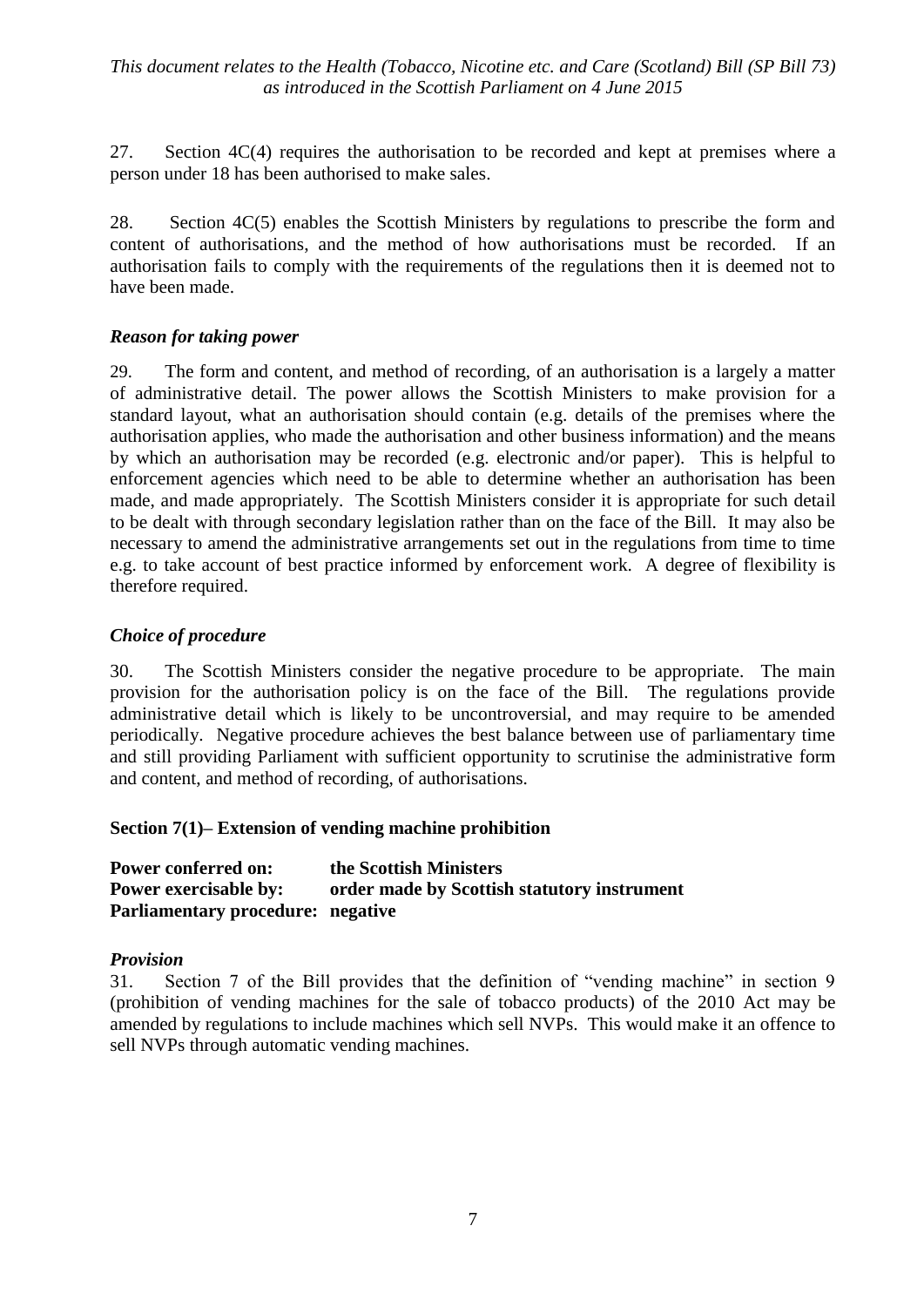#### *Reason for taking power*

32. The Scottish Government believe that extending the prohibition of sales from vending machines (currently applying to tobacco products) to include the sale from machines of NVPs may require to be notified under the EU Technical Standards Directive. We are not aware of the existence of any NVP vending machines but cannot, at this time, rule out the possibility. Section 9 of the 2010 Act was notified. Taking a power to amend section 9 means that, if we conclude that notification is necessary, draft regulations can be notified rather than the whole Bill. This allows the draft regulations to be adjusted expediently as a result of any observations from other EU Member States and prevents any delay affecting the progress of the Bill through the Parliament.

#### *Choice of procedure*

33. Negative. This power allows for an amendment to primary legislation. The Scottish Ministers recognise that it is not usual to apply negative procedure to a power capable of amending primarily legislation. However, the power is a very narrow and technical one. There is no discretion as to how it may be used – it can only be exercised to include NVPs within the vending machine ban. The intention has been made clear on the face of the Bill and the power simply allows for notification of the draft regulations – explained in more detail in paragraph 32. Negative procedure achieves the appropriate balance of scrutiny and use of parliamentary time.

#### **Section 9(1)(a) – Registration and changes to Register**

| <b>Power conferred on:</b>        | the Scottish Ministers                            |
|-----------------------------------|---------------------------------------------------|
| <b>Power exercisable by:</b>      | regulations made by Scottish statutory instrument |
| Parliamentary procedure: negative |                                                   |

#### *Provision*

34. Section 9 of the Bill amends section 11 (application for registration and addition of premises etc.) of the 2010 Act to make changes to registration and the Register (as established by section 10 of the 2010 Act) to account for the inclusion of NVP businesses.

35. Section 9(1)(a) amends section 11 so that persons carrying on a NVP business can apply for registration and persons carrying on a tobacco business can update their registration if they also retail NVPs. Under section 20 of the 2010 Act (as amended by section 11 of the Bill) it is an offence for an unregistered person to carry on a tobacco or NVP business.

36. Section 11(2) of the 2010 Act sets out certain information which applications must contain, which applicants must comply with when submitting an application to become a registered retailer of tobacco products or (as amended by the Bill) NVPs. Subsection (2)(d) provides that the Scottish Ministers may prescribe by regulations any other information to be contained in an application with which applicants must comply. NVPs are sold by a wider range of retailers than is currently the case for tobacco, for example, from stalls in shopping centers. It is possible that in future further details about the premises might be required to facilitate enforcement and support.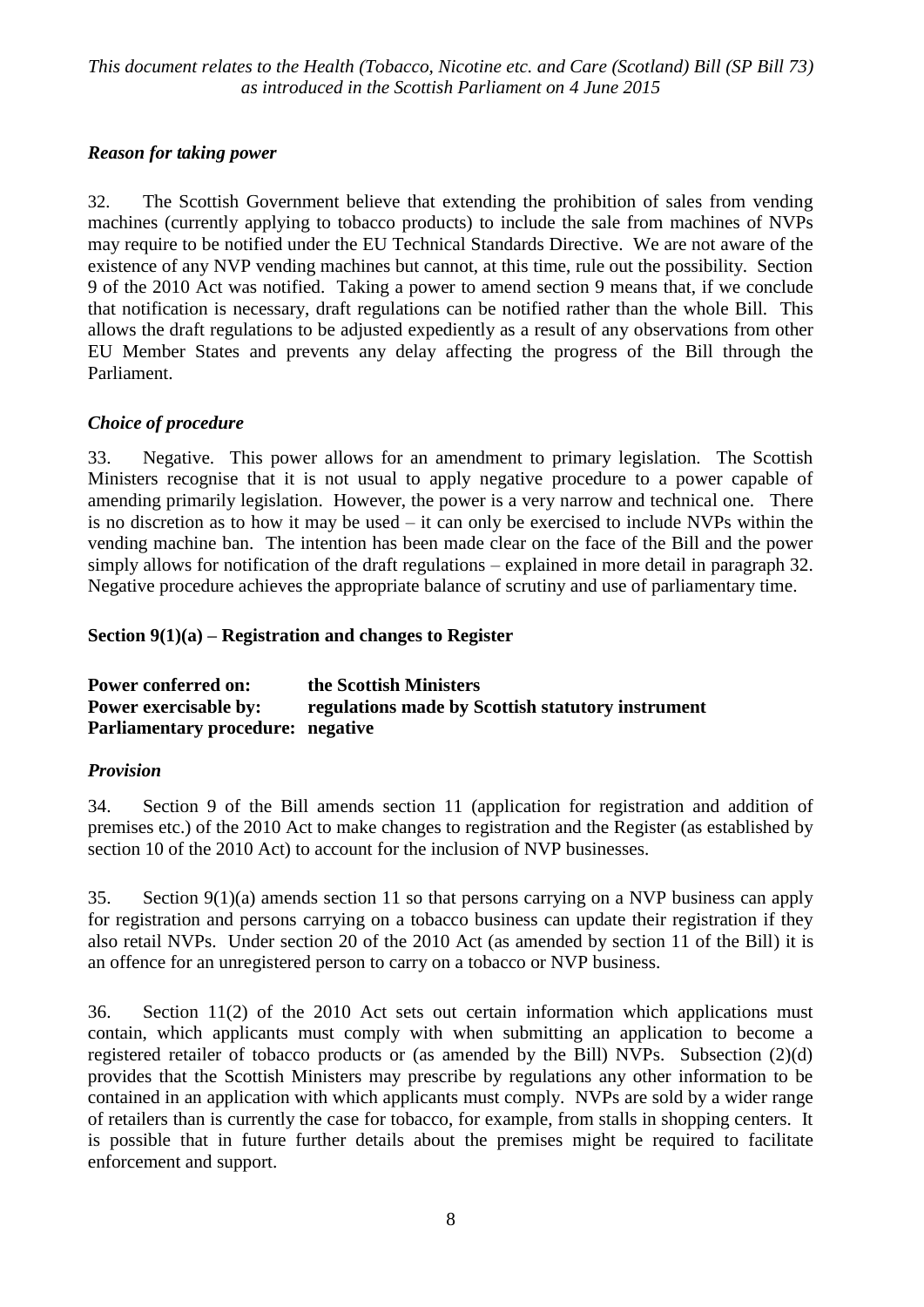#### *Reason for taking the power*

37. The practical operation of the Register may reveal that it would be helpful to have additional information, over and above what is already required by section 11. This power allows the Scottish Ministers flexibility to require additional information to help achieve the effective operation of the Register. Given both the detailed nature of such provision and the need for flexibility to allow the Scottish Ministers to respond to experience of the Register in operation, it is deemed to be an appropriate matter for subordinate legislation.

#### *Choice of procedure*

38. Since regulations made under this power are likely to be uncontroversial and administrative in nature, it is considered that negative procedure will provide the appropriate level of parliamentary scrutiny. The negative procedure has been applied to the existing power in section 11(2)(d) of the 2010 Act regarding applications in respect of tobacco. This power is adjusted only slightly by the Bill so that it now extends to applications in respect of NVPs in addition to tobacco; the Bill does not otherwise amend the existing power. The Scottish Ministers consider the negative procedure to strike an appropriate balance between flexibility and the need for scrutiny of provision of this nature.

#### **Section 10(5) – Tobacco and nicotine vapour product banning orders**

| <b>Power conferred on:</b>               | the Scottish Ministers                            |
|------------------------------------------|---------------------------------------------------|
| <b>Power exercisable by:</b>             | regulations made by Scottish statutory instrument |
| <b>Parliamentary procedure: negative</b> |                                                   |

#### *Provision*

39. Section 10(5) of the Bill amends section 19 (tobacco retailing banning orders: display of notices) of the 2010 Act to change references from "tobacco retailing banning order" to "tobacco and nicotine vapour product banning order" and adjust the signage requirements so that they include reference to the point of sale of NVPs. Section 19 requires retailers of tobacco and/or NVPs, in respect of whom a tobacco and NVP banning order has been granted, to display a notice in the premises specified in the order if the person continues to carry on a retail business at those premises. Section 19 sets out specific requirements of the notice, including its content, where it must be displayed on the premises (it must be readily visible to persons at every relevant point of sale) and the period of time it must be displayed.

40. Section 19(5) of the 2010 Act provides that the Scottish Ministers may prescribe by regulations, the dimensions of the notice to be displayed in accordance with this section, the wording of the statement to be displayed on the notice, and the size of the statement. This power is adjusted slightly by the Bill so that it now extends to tobacco and NVP banning orders, rather than tobacco retailing banning orders i.e. it can now be used to prescribe the dimensions, wording and size of notices in respect of the new tobacco and NVP banning order.

#### *Reason for taking the power*

41. This power allows the Scottish Ministers flexibility to prescribe the wording, dimensions and size of the statement to provide a clear notice to customers that a banning order is in place. Given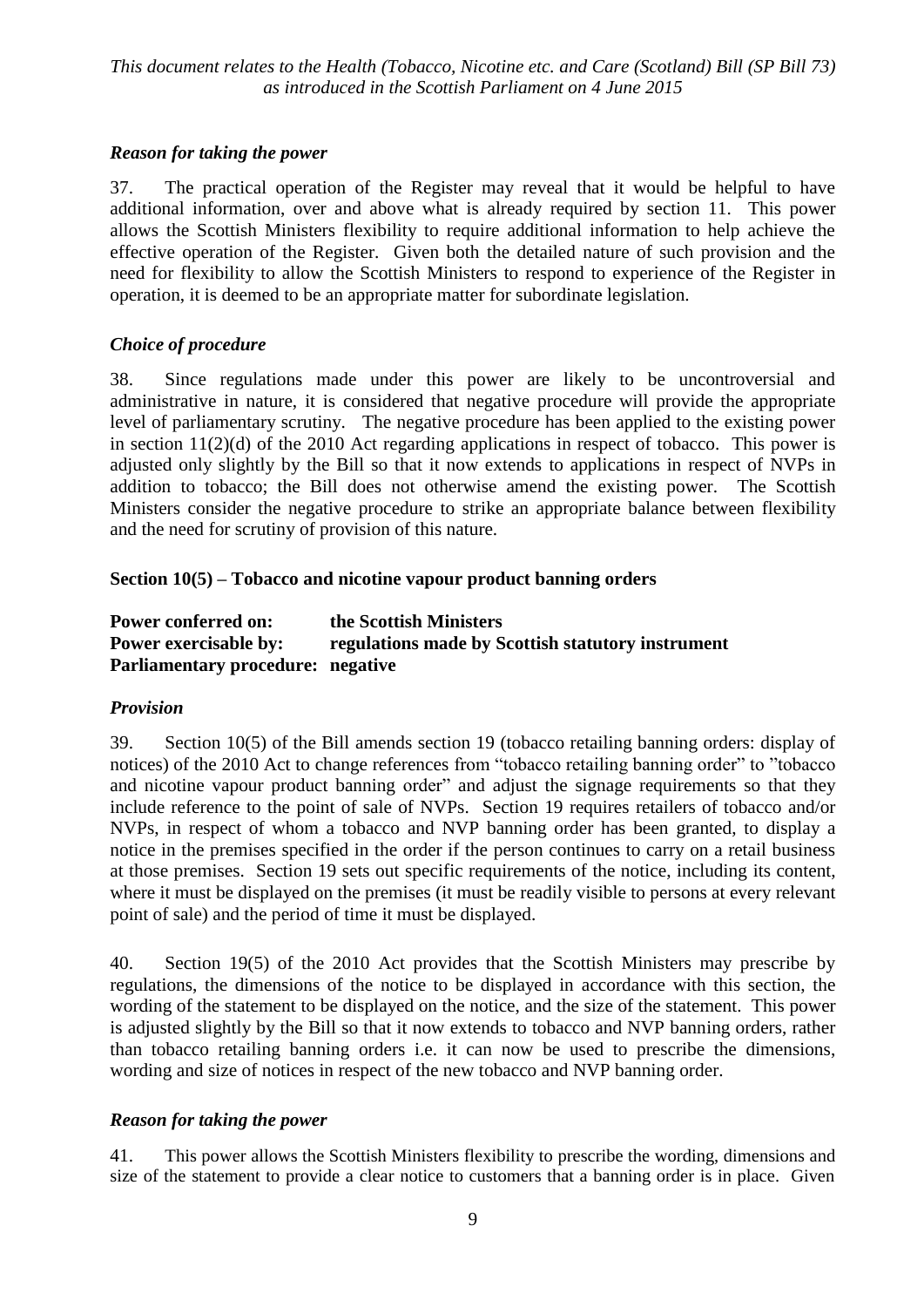both the detailed nature of such provision and the need for flexibility to allow the Scottish Ministers to respond to experience of the Register in operation and enforcement requirements, it is deemed to be an appropriate matter for subordinate legislation.

### *Choice of Procedure*

42. Since regulations made under this power are likely to be uncontroversial and administrative in nature, it is considered that negative procedure will provide the appropriate level of parliamentary scrutiny. The negative procedure applies to the existing power in section 19(5) of the 2010 Act regarding tobacco retailing banning orders. The Bill only slightly adjusts this power, so that it now applies to the revised banning order. The Bill does not otherwise amend the width of the power. The Scottish Ministers consider the negative procedure to strike an appropriate balance between flexibility and the need for scrutiny of provision of this nature.

#### **Section 13 – Power to exclude certain premises**

**Power conferred on: the Scottish Ministers Power exercisable by:** regulation made by Scottish statutory instrument **Parliamentary procedure: negative**

#### *Provision*

43. Section 13 of the Bill inserts a new power into section 35(1) (interpretation) of the 2010 Act. Section 13 clarifies the meaning of "vehicle" in the definition of premises and provides the Scottish Ministers with the power to make regulations excluding from that meaning any aircraft or ship, boat or other water-going vessel of a specified description. The effect is to remove the requirements of the 2010 Act (for tobacco and, as amended by the Bill, for NVPs) from applying to vehicles specified in the regulations. Similar powers exist in other pieces of legislation e.g. under section 58(1) of the Food (Scotland) Act 2015.

#### *Reason for taking power*

44. It may be desirable to exclude certain ships and aircraft from being subject to the 2010 Act e.g. to prevent local authorities and the police boarding military or merchant ships visiting Scotland from other states to investigate whether they have a tobacco or NVP vending machine on board. Classifications of ships and aircraft may require to be updated from time to time and it therefore seems appropriate to make the provision by regulations.

#### *Choice of procedure*

45. This is a narrow power which would only be used to prevent unintended enforcement actions in a limited set of circumstances. It is therefore considered that the use of this power can be left to the level of parliamentary scrutiny which comes with the negative procedure.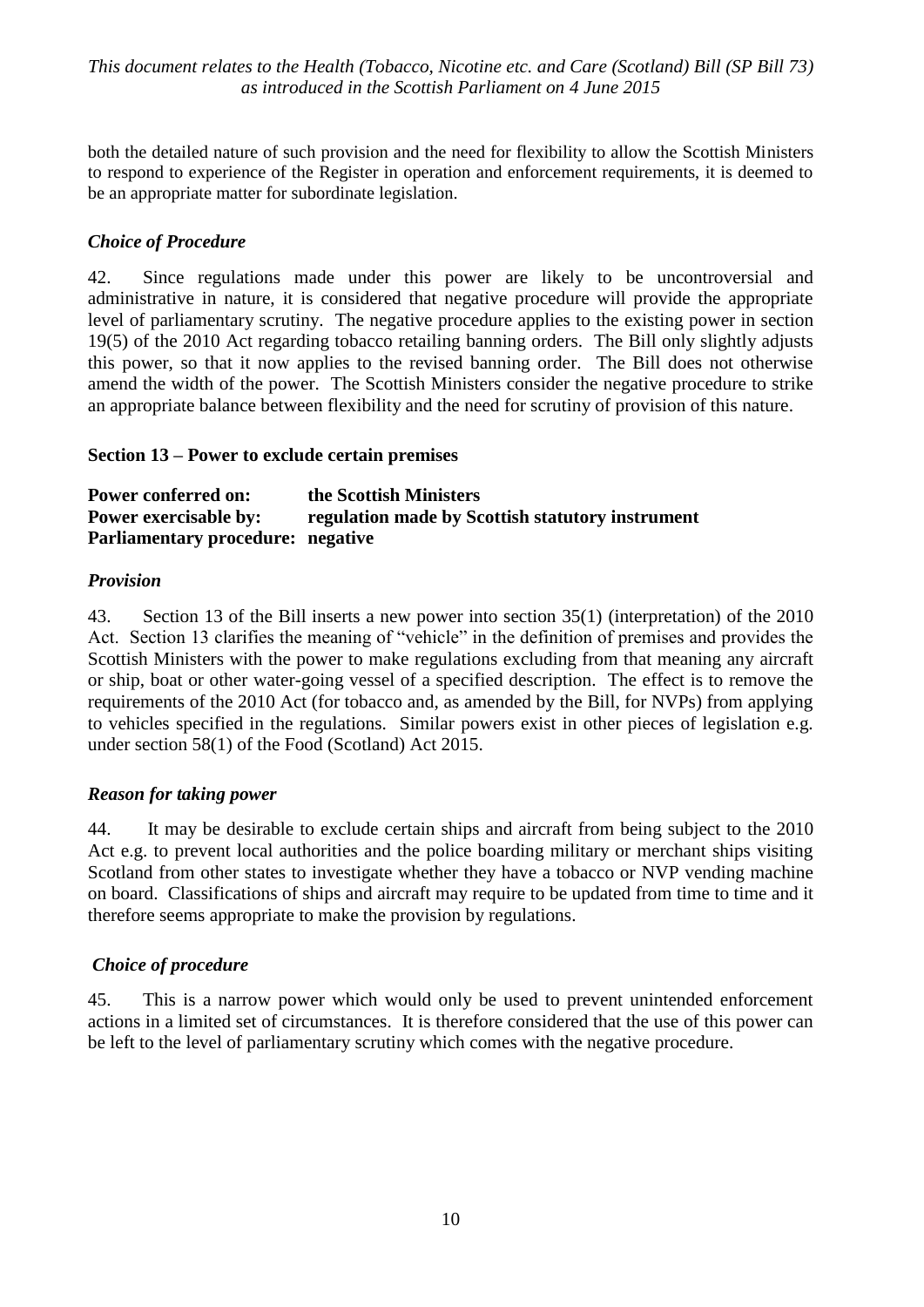#### **Chapter 2: Advertising and promotion of nicotine vapour products**

**Section 17(1) – Advertising and brandsharing**

| <b>Power conferred on:</b>                  | the Scottish Ministers                            |
|---------------------------------------------|---------------------------------------------------|
| <b>Power exercisable by:</b>                | regulations made by Scottish statutory instrument |
| <b>Parliamentary procedure: affirmative</b> |                                                   |

#### *Provision*

46. Section 17(1) of the Bill contains a wide power for the Scottish Ministers to make regulations to prohibit or restrict in the course of a business the advertising and brand-sharing of NVPs. The powers could, for example, be used to prohibit or restrict the advertising of NVPs on billboards, product displays, bus stops, posters, leaflets, banners, brochures and certain published material in Scotland. Regulations could also prohibit or restrict unrelated branded products or services being used in NVP branding, and vice versa. Section 17(2) contains a non-exhaustive list of the kind of provision which may also be made in regulations under the power in section 17(1), covering enforcement, offences, penalties, defences and exceptions e.g. there could be an exception made for specialist trade shops and an exception allowing certain forms of advertising at point of sale.

47. Section 17(3) specifies the maximum penalty which regulations under section 17(1) may prescribe for offences as, on summary proceedings, imprisonment not exceeding 12 months or a fine not exceeding the statutory maximum (currently £10,000) or both, and on conviction on indictment, imprisonment not exceeding 2 years or an unlimited fine or both.

48. Section 17(4) defines certain expressions used in section 17, which have the effect of shaping the power in subsection (1). In particular, the definition of "nicotine vapour product advert" concerns a "published advertisement" whose purpose or effect is to promote a NVP, and it also includes a product "display" whose purpose or effect is to promote a NVP. The word "advertisement" is not defined and bears its ordinary meaning. A wide definition of "published" is provided to make clear that this term covers any way of making an advertisement available to the public in Scotland; it is, for example, not limited to print media and can cover electronic and audio-visual media.

49. The policy intention is to exercise this power to achieve a coherent ban on the advertising and brand-sharing of NVPs, similar to, but not exactly like, the existing ban on advertising and brand-sharing of tobacco. Tobacco advertising was largely banned by the Tobacco Advertising and Promotion Act 2002 (TAPA). The intention is to achieve a similar effect by regulations. The power contained in section 17(1) allows the Scottish Ministers to make regulations to supplement the revised EU Tobacco Products Directive ("TPD"). The TPD, which must be implemented by May 2016, requires member states to implement a ban on cross-border advertising and promotion. The forms of advertising and promotion of nicotine-containing NVPs which will be banned by the TPD include:

• Television broadcasting;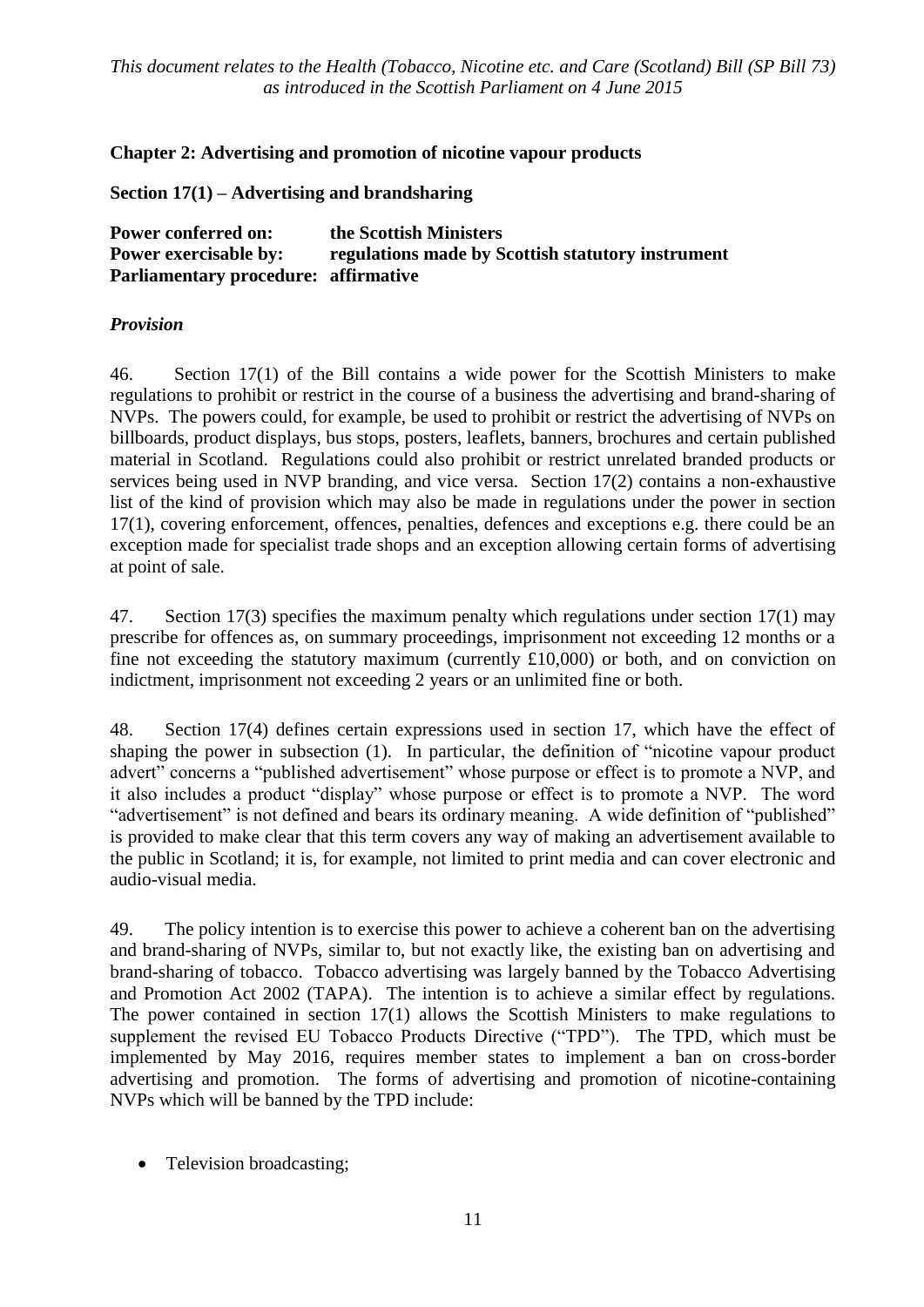- Radio broadcasting;
- Information society services;
- Most publications (e.g. newspapers); and
- Sponsorship with a cross–border effect (e.g. televised sporting events).

50. The UK Government are responsible for implementing the TPD across the UK. The Scottish Ministers have consented to the UK Government making regulations to give effect to the TPD for the UK in so far as it falls within the legislative competence of the Scottish Parliament. Implementation will be achieved by way of UK regulations made by statutory instrument which we understand are in development.

#### *Reason for taking power*

51. This power is being taken in the Bill to allow for provision to be made by regulations as part of a package of other measures, mentioned below, which control the advertising and promotion of NVPs. The Bill sets out the framework and allows regulations to provide for the detail.

52. The enabling power in the Bill allows the Scottish Ministers to consider the UK regulations to ensure that regulations made under the Bill fit together with, and are not incompatible with, the UK Government's regulations giving effect to the TPD. There is clearly an interface between controls on cross-border advertising and domestic advertising which needs careful consideration. It also allows for further consideration of exactly what kinds of crossborder advertising are indeed covered by the TPD (the provisions of which are fairly new) and therefore what may be able to be covered in regulations under this power; this ensures compatibility with EU law. It also seems sensible, given the potential cross-border effects within the UK of exercising this power in the absence of similar provision on domestic advertising being made in the rest of the UK, that further consultation on the detail may be desirable before making regulations in order to hear the views of the public and stakeholders on how any prohibitions or restrictions can be adapted to work best in practice.

53. The TPD is currently subject to a legal challenge which has been referred to the Court of Justice of the European Union. It is possible that a judgement will not be available before the Bill has completed its passage through Parliament. Whilst we do not expect that challenge to be successful, it cannot be ruled out that the TPD will fall in whole or in part. It is preferable to have a power in the Bill which can be relied upon to adapt to any changes or revisions to the TPD as a result of that challenge. In the event that the TPD falls then the power could, for example, be used to extend the ban to some forms of advertising which were otherwise covered by UK-wide regulations implementing the TPD (e.g. newspaper adverts in Scotland).

54. Depending on the detail of the regulations and market characteristics at the time the regulations are to be made, the Scottish Government believes that it is possible draft regulations may need to be notified under the EU Technical Standards Directive. Should this be necessary, the regulations can be notified in draft and adjusted expediently as a result of any observations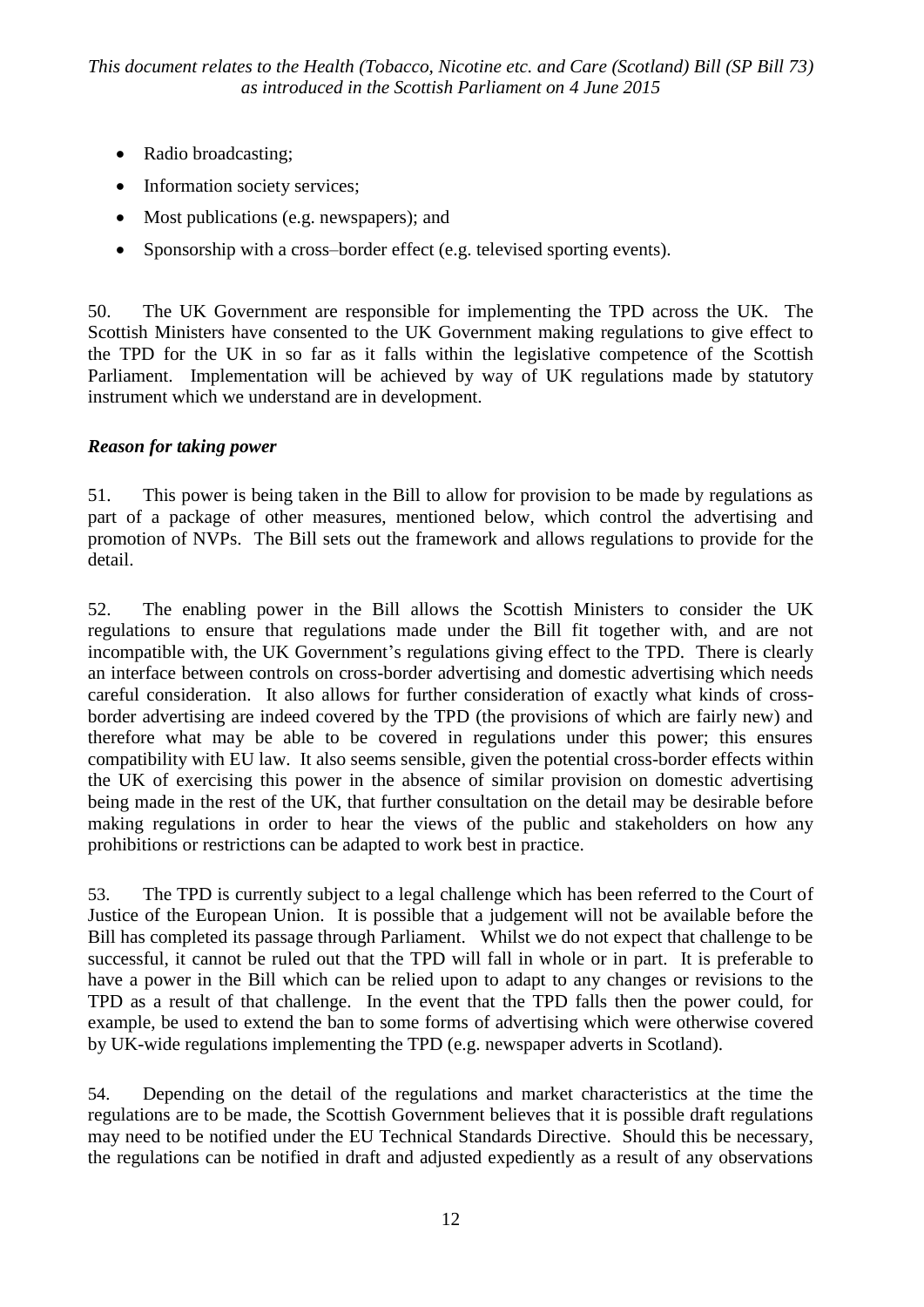from other EU member states. This also avoids the need to notify the Bill and potentially delay parliamentary proceedings.

55. The power allows the Scottish Ministers to make exemptions to any prohibition or restriction on advertising and brand-sharing of NVPs. It is intended that these exemptions should cover point of sale advertising and promotion. Other exemptions may also be made e.g. for advertising within trade shops which is not visible outside the shop. As set out in detail in the policy memorandum, the Scottish Government does not intend to treat NVPs exactly like tobacco products. Exemptions balance the need to protect non-smokers and especially children and young people, yet recognises the harm reduction potential of NVPs for current smokers. The tobacco industry (who own many NVP businesses) have in the past, as forms of advertising have been banned, diverted resources into other available forms of advertising. It is therefore conceivable that industry could divert advertising and marketing resources into those exemptions in a way that is undesirable and not within the spirit of the legislation. The Scottish Ministers have committed to keeping exemptions under review to ensure that they are not exploited in a way that circumvents the prohibitions or restrictions. Likewise, the Scottish Government is in part taking a precautionary approach in acting to minimise the impact of several potential consequences of the use of NVPs. In reviewing the exemptions in place the Scottish Government will continue to consider emerging evidence; it is therefore conceivable that further exemptions could be made or exemptions narrowed. Taking a power regarding exemptions allows such flexibility.

56. Taking a power to provide for offences, defences and enforcement allows the Scottish Ministers to consider offences etc. under the UK regulations (to see if achieving a consistent enforcement regime is possible for cross-border and domestic advertising controls) and account for exemptions mentioned above. The detail of offences, defences and enforcement are best left to be decided after the detail of the prohibitions or restrictions to be proposed in regulations is worked out, so that appropriate criminal sanctions and enforcement provision is made in the regulations. Offences and enforcement provisions are often made in secondary legislation e.g. to implement EU obligations. Once the nature of prohibitions or restrictions are known then suitable offences can be applied for contravening them, penalty levels can be determined, fixed penalty notices can be applied or not, and appropriate enforcement provision made (e.g. powers of entry, if needed). However, it is envisaged that the enforcement arrangements will be similar to those set out in sections 25 to 32 of the 2010 Act and that the defences provided will be similar to those set out in sections 5 and 6 of the Tobacco Advertising and Promotion Act 2002.

#### *Choice of procedure*

57. The exercise of this power is likely to attract a high level of public interest and the detail of the provision to be made clearly has an impact on NVP businesses. Whilst the power is wide it is nevertheless shaped to a degree by the detailed provision in section 17(2). The intention is clear given the comparator with provisions of the Tobacco Advertising and Promotion Act 2002. The power is of course limited to making provision within legislative competence e.g. it cannot control TV and radio broadcasting. The provision that it can make should also be further narrowed by the effect of the TPD. The anticipated exercise of the power is therefore relatively modest by comparison to its width. Its width is, however, needed to ensure flexibility. On balance it seems appropriate that the regulations should be made subject to affirmative procedure. The Scottish Ministers consider that this strikes the right balance between the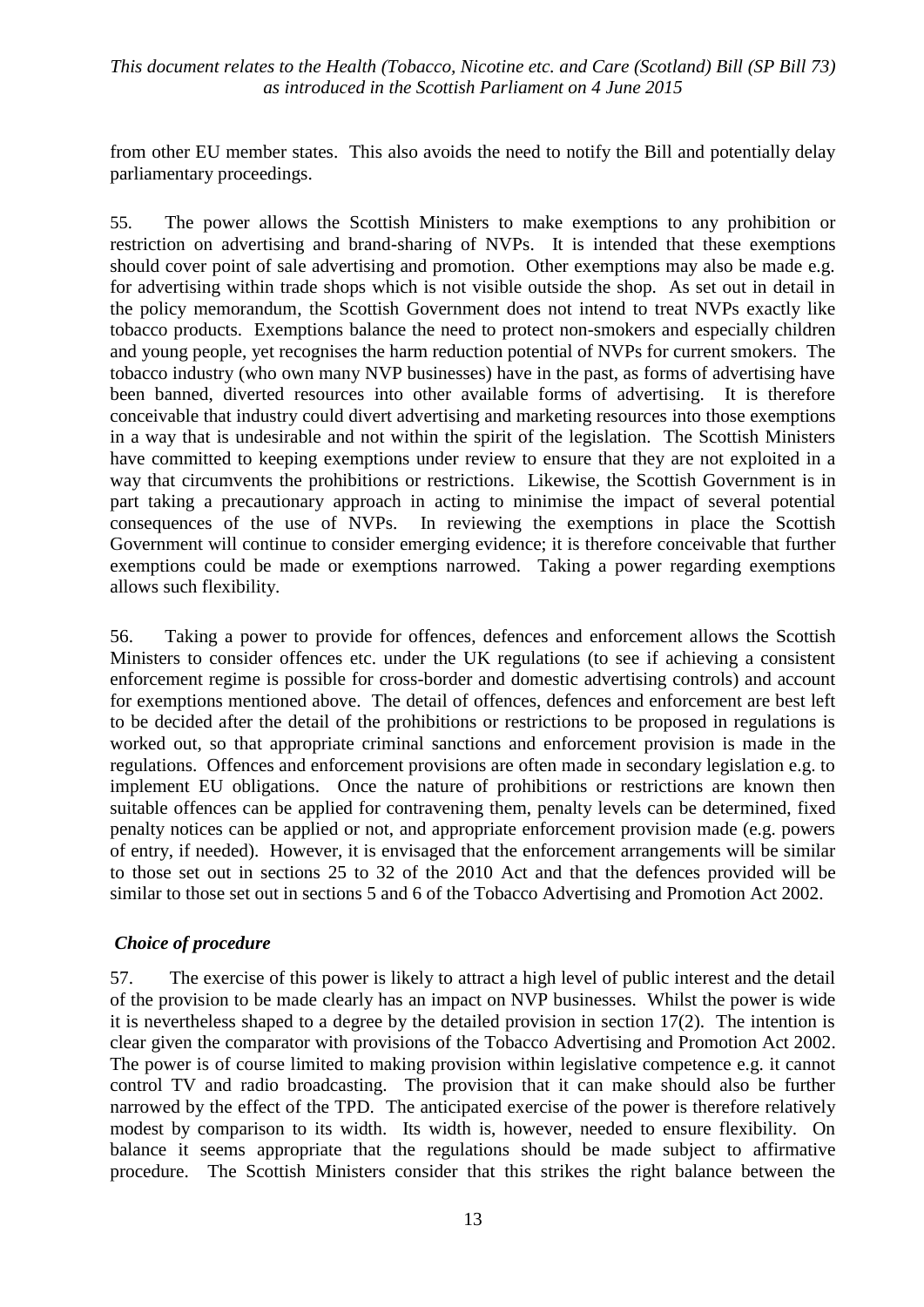importance and likely extent of the provision to be made, achieving a high degree of scrutiny and making best use of parliamentary time.

#### **Section 18 – Free Distribution and nominal pricing**

**Power conferred on: the Scottish Ministers Power exercisable by: regulations made by Scottish statutory instrument Parliamentary procedure: affirmative**

#### *Provision*

58. Section 18(1) of the Bill contains a power for the Scottish Ministers to make regulations to prohibit or restrict in the course of a business the giving away of NVPs (and coupons for those products) for free including retailing them for a nominal sum. Section 18(2) contains a nonexhaustive list of the kind of provision which may also be made in regulations, covering enforcement, offences and penalties, defences and exceptions. It also makes clear that regulations can make further provision about the circumstances in which a product or coupon is to be treated as being made available for a nominal sum.

59. This power allows the Scottish Ministers to make regulations to supplement the revised EU Tobacco Products Directive ("TPD"). The TPD is explained above. The TPD does not control free distribution or nominal pricing. However, recital 47 of the TPD encourages EU Member States to regulate "domestic sales arrangements" and "domestic advertising" within their own jurisdictions.

60. The policy intention is to exercise this power to achieve a comprehensive ban (albeit with some exceptions) on the promotion of NVPs, similar to, but not exactly like, the ban on advertising and promotion of tobacco. This power enables a prohibition or restriction to be put on the free distribution and nominal pricing of NVPs to control promotional tools which involve giving them away free or for a consideration tantamount to free. The power cannot be used to make provision which goes as far as controlling other kinds of promotional offer, for example, 'buy one NVP get one free' offers of discounted pricing. Discounting pricing is a distinct matter from nominal pricing and free distribution. Section 9 (free distribution) of the Tobacco Advertising and Promotion Act 2002 bans the free distribution of tobacco products and contains powers allowing nominal pricing to be controlled; it also contains powers allowing substantial discounts to be controlled but this is not replicated by the Bill. Whilst substantial discounts could be used to promote NVPs, they do so in a different way. They do not equate to giving the product away for free or at price so low that it makes access to NVPs unreasonably easy. Evidence shows that competitive pricing is a popular reason for smokers choosing to try a NVP.

61. Section 18(3) specifies the maximum penalty which regulations may prescribe for offences as, on summary proceedings, imprisonment not exceeding 12 months or a fine not exceeding the statutory maximum (currently £10,000) or both, and on conviction on indictment, imprisonment not exceeding 2 years or an unlimited fine or both.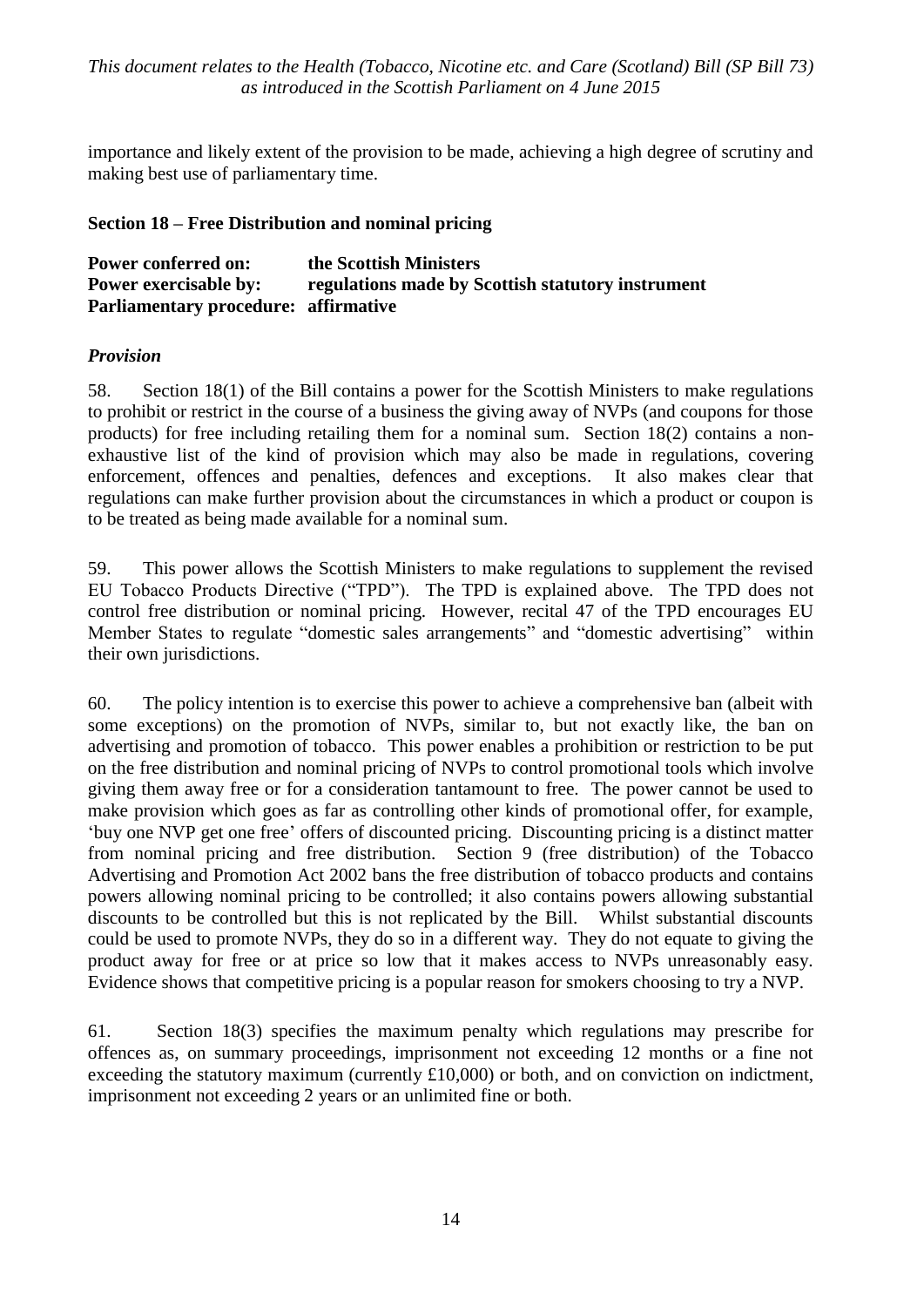#### *Reason for taking power*

62. This power is being taken in the Bill to allow for provision to be made by regulations as part of a package of other measures, mentioned in this memorandum, which control the advertising and promotion of NVPs. The Bill sets out the framework and allows regulations to provide for the detail.

63. The expression "nominal pricing" in the Bill is to bear its ordinary meaning but the detailed power in section 18(2)(a) allows the Scottish Ministers to make regulations to effectively refine what nominal pricing means within the boundaries of its ordinary meaning if that proves desirable and practical. An example of this might be providing, in circumstances where a store or loyalty card is used to spend points to purchase a NVP, that this is making a NVP available for a nominal sum. The power allows an opportunity for further consultation before making such detailed provision.

64. As already highlighted, the potential cross-border effects within the UK of exercising the powers in relation to advertising and promotion mean that further consultation on the detail may be desirable before making regulations in order to hear the views of the public and stakeholders on how any prohibitions or restrictions can be adapted to work best in practice. This also applies to the provision to be made on free distribution, and in support of that, nominal pricing. Depending on the detail of the regulations and market characteristics at the time the regulations are to be made, the Scottish Government believes that it is possible draft regulations on free distribution and nominal pricing may need to be notified under the EU Technical Standards Directive. Should this be necessary, the regulations can be notified in draft and adjusted expediently as a result of any observations from other EU member states.

65. The detail of offences, defences and enforcement are best left to be decided after the detail of the prohibitions or restrictions to be proposed in regulations are worked out, so that appropriate criminal sanctions and enforcement provision is made in the regulations. It is envisaged that the defences and enforcement of the prohibition or restriction on free distribution and nominal pricing will mirror those made under the powers in the Bill respect of advertising, brandsharing and sponsorship. The intention is to achieve a consistent enforcement regime in so far as that is possible; powers are therefore needed in respect of free distribution and nominal pricing to ensure that can be done since it is not certain what provision is to be made yet under the advertising, brandsharing and sponsorship powers. Whilst the detail is to be worked out it is envisaged that enforcement arrangements will be similar to those set out in sections 25 to 32 of the 2010 Act and that the defences provided will be similar to those set out in sections 5 and 6 of the Tobacco Advertising and Promotion Act 2002.

#### *Choice of procedure*

66. The exercise of this power is likely to attract a high level of public interest and the detail of the provision to be made clearly has an impact on NVP businesses. Whilst this power is not particularly wide – it is limited to controlling free distribution and nominal pricing – the Scottish Ministers nevertheless regard the detail of the provision to be made under it to merit the high level of scrutiny afforded by the affirmative procedure.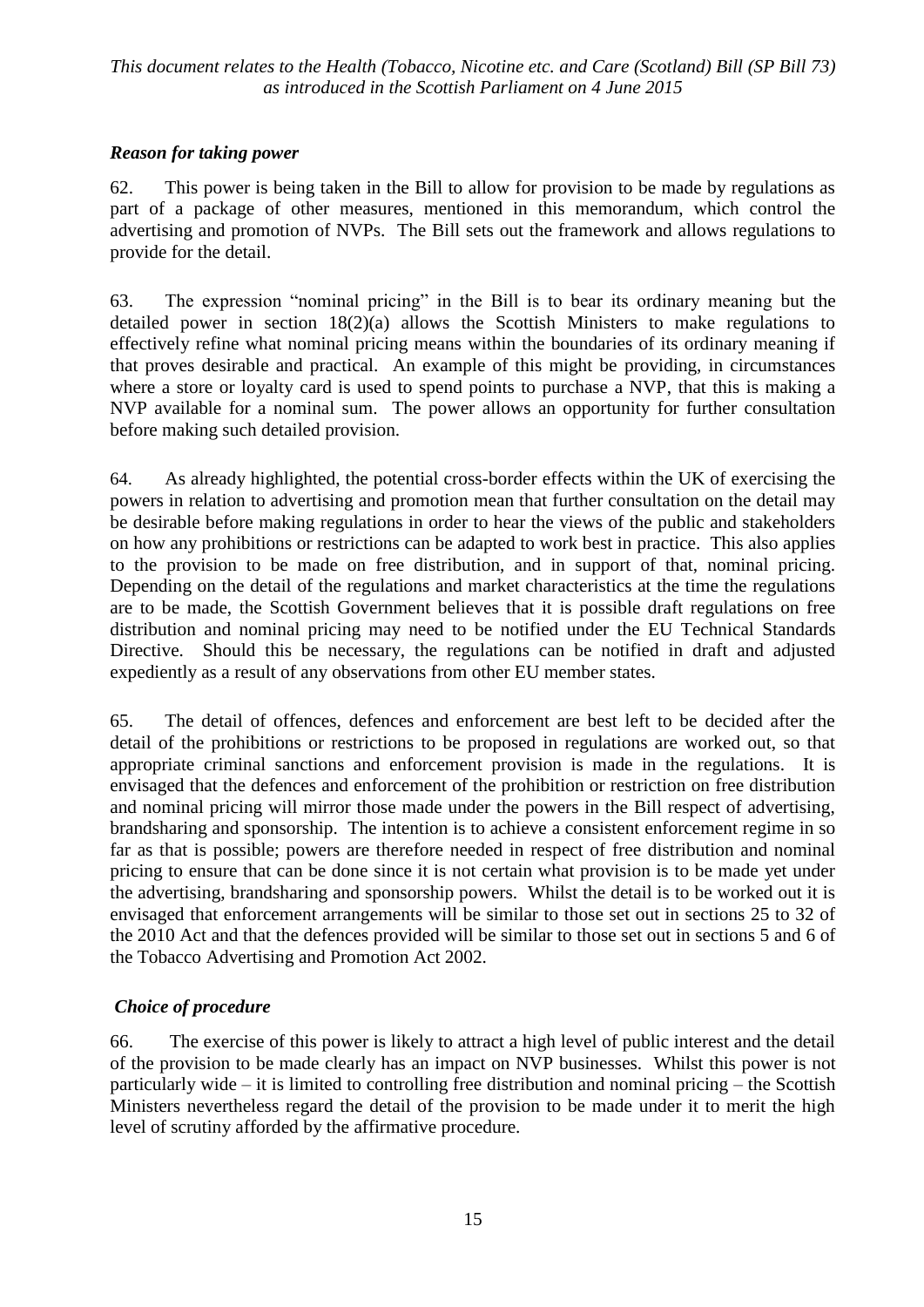#### **Section 19 – Sponsorship**

| <b>Power conferred on:</b>                  | the Scottish Ministers                            |
|---------------------------------------------|---------------------------------------------------|
| <b>Power exercisable by:</b>                | regulations made by Scottish statutory instrument |
| <b>Parliamentary procedure: affirmative</b> |                                                   |

#### *Provision*

67. Section 19(1) of the Bill contains a power for the Scottish Ministers to make regulations to prohibit or restrict a person in the course of a business entering into a sponsorship agreement where the purpose or effect of anything done as a result of the agreement promotes a NVP. Subsection (4) defines "sponsorship agreement". It can include the sponsorship of an event, activity or person in, or in connection with, Scotland. Section 19(2) contains a non-exhaustive list of the kind of provision which may also be made in regulations, covering enforcement, offences and penalties, defences and exceptions.

68. This power allows the Scottish Ministers to make regulations to supplement the revised EU Tobacco Products Directive ("TPD"). The TPD is explained above. The TPD controls sponsorship with a cross–border effect e.g. televised sporting events. This does not cover sponsorship taking place in Scotland with no cross-border effect. However, recital 47 of the TPD encourages EU Member States to regulate "domestic sales arrangements" and "domestic advertising" within their own jurisdictions.

69. The policy intention is to exercise this power to achieve a comprehensive ban on the advertising and promotion of NVPs, similar to, but not exactly like, the ban on advertising and promotion of tobacco. Section 10 of the Tobacco Advertising and Promotion Act 2002 banned sponsorship in relation to tobacco. The intention is to achieve a similar effect for NVPs by regulations.

70. Section 19(3) specifies the maximum penalty which regulations may prescribe for offences as, on summary proceedings, imprisonment not exceeding 12 months or a fine not exceeding the statutory maximum (currently £10,000) or both, and on conviction on indictment, imprisonment not exceeding 2 years or an unlimited fine or both.

#### *Reason for taking power*

71. This power is being taken in the Bill to allow for provision to be made by regulations as part of a package of other measures, mentioned above, which control the advertising and promotion of NVPs. The Bill sets out the framework and allows regulations to provide for the detail.

72. The enabling power in the Bill allows the Scottish Ministers to consider the UK regulations to ensure that regulations made under the Bill fit together with, and are not incompatible with, the UK Government's regulations giving effect to the TPD (which can make provision on cross-border sponsorship). It also allows for further consideration of exactly what kinds of cross-border sponsorship is indeed covered by the TPD (the provisions of which are fairly new) and therefore what may be able to be covered in regulations under this power; this ensures compatibility with EU law. It also seems sensible, given the potential cross-border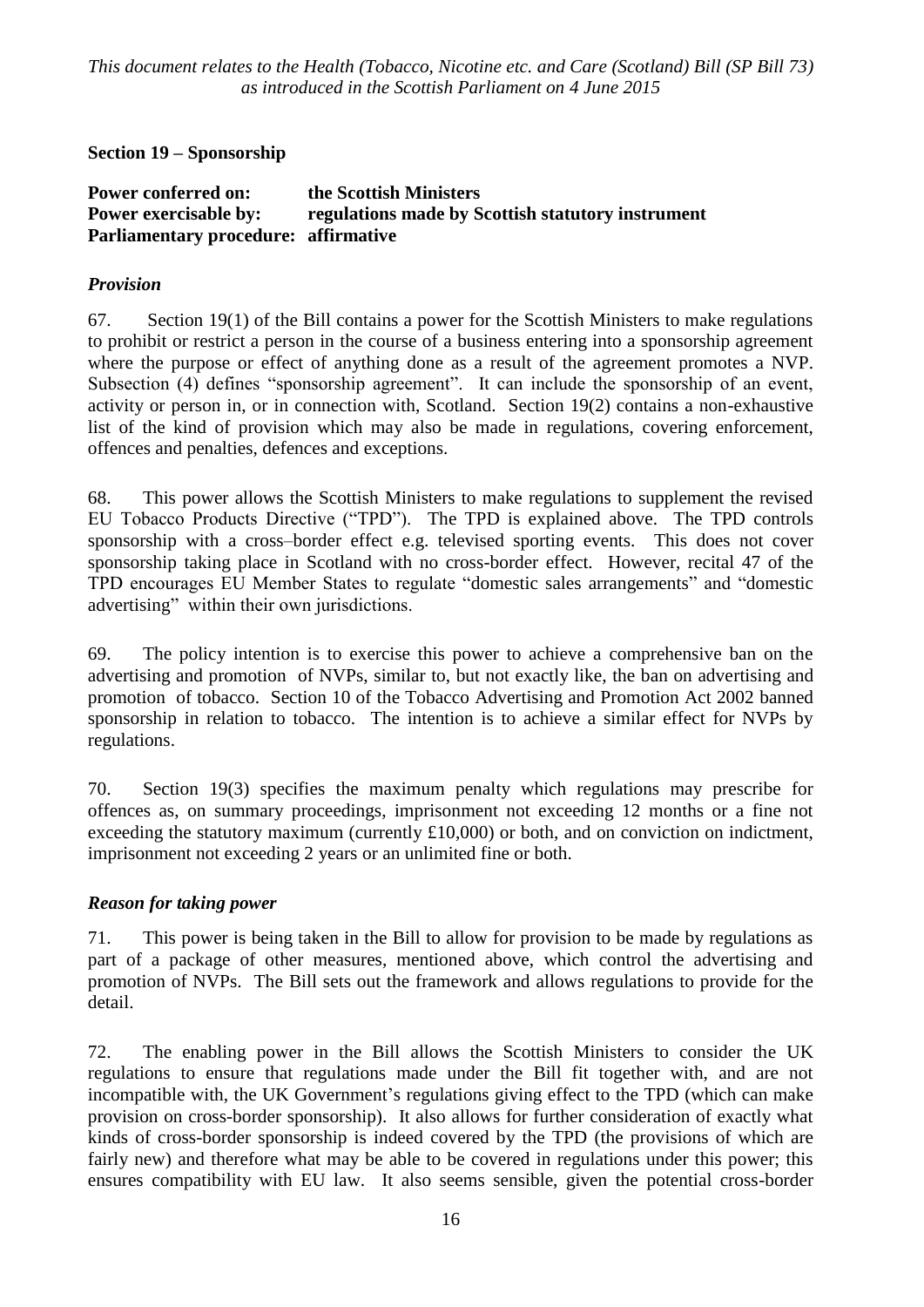effects within the UK of exercising this power in the absence of similar provision on domestic advertising being made in the rest of the UK, that further consultation on the detail may be desirable before making regulations in order to hear the views of the public and stakeholders on how any prohibitions or restrictions can be adapted to work best in practice.

73. The TPD is subject to a legal challenge which has been referred to the Court of Justice of the European Union. It is possible that a judgement will not be available before the Bill has completed its passage through Parliament. Without prejudice to the possible outcome, it cannot be ruled out that the TPD will fall in whole or in part. It is preferable to have a power in the Bill which can be relied upon to adapt to any changes or revisions to the TPD as a result of that challenge. In the event that the TPD falls then the power might be able, for example, to be used to extend the ban to forms of sponsorship which were otherwise covered by UK-wide regulations implementing the TPD.

74. Taking a power to provide for offences, defences and enforcement allows the Scottish Ministers to consider offences etc. under the UK regulations and account for exemptions mentioned above. The detail of offences, defences and enforcement are best left to be decided after the detail of the prohibitions or restrictions to be proposed in regulations are worked out, so that appropriate criminal sanctions and enforcement provision is made in the regulations. This is explained in more detail in paragraph 57. It is intended that defences and enforcement arrangements will largely replicate those prescribed for advertising, brandsharing, free distribution and nominal pricing. It is envisaged that the enforcement arrangements will be similar to those set out in sections 25 to 32 of the 2010 Act and that the defences provided will be similar to those set out in sections 5 and 6 of the Tobacco Advertising and Promotion Act 2002. Accordingly, taking a power here enables consideration of how related advertising and promotion controls are enforced, to help achieve consistency and compatibility. The power offers this flexibility.

#### *Choice of procedure*

75. The Scottish Government considers it appropriate that the Scottish Parliament give a high level of scrutiny to the detail of this power. It is likely that the policy underpinning the exercise of the power will attract a high level of interest and clearly it impacts on certain kinds of sponsorship agreements. However, it is worth noting that provision made under this power is likely to be fairly limited given that the TPD controls cross-bordering sponsorship. The power is primarily intended to be used to supplement the TPD with additional controls on domestic sponsorship arrangements. On balance, the Scottish Government considers that the affirmative procedure is most suitable here.

#### **Chapter 3: Smoking outside hospitals**

**Section 20(2) – Section 4C(4) – Display of warning notices outside hospitals**

| <b>Power conferred on:</b>               | the Scottish Ministers                            |
|------------------------------------------|---------------------------------------------------|
| <b>Power exercisable by:</b>             | regulations made by Scottish statutory instrument |
| <b>Parliamentary procedure: negative</b> |                                                   |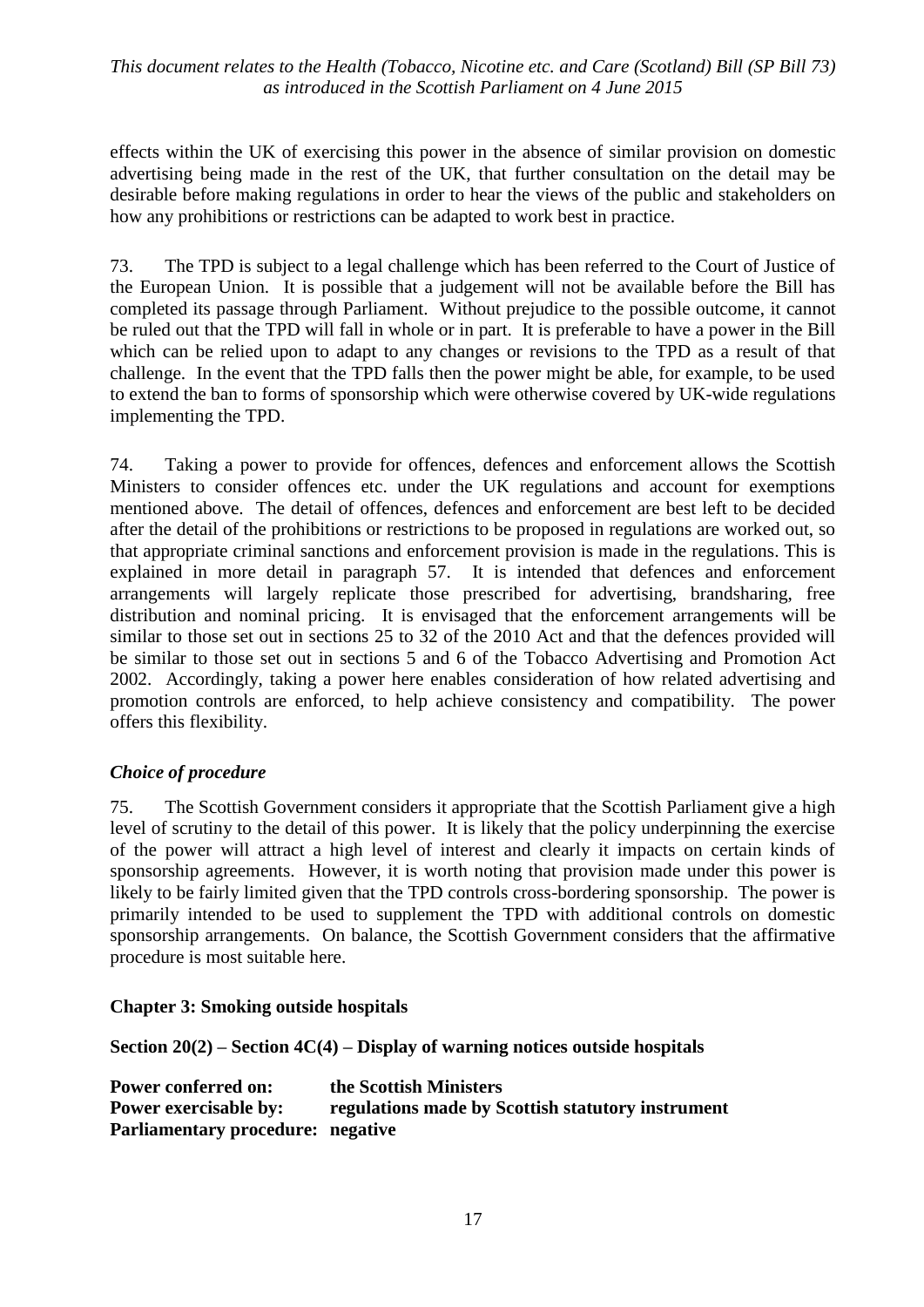## *Provision*

76. Section 20 of the Bill inserts section 4C into the Smoking, Health and Social Care (Scotland) Act 2005 ("the 2005 Act"). Subsection (1) of section 4C places a duty on NHS Health Boards to prominently display signs at every entrance to NHS hospital grounds.

77. Subsection (2) requires the person in management and control of each building on hospital grounds to prominently display signs at every entrance to each building. Subsection (5) makes it an offence for a person to fail to comply with this requirement. It also makes it an offence to fail to comply with requirements which may be set out in regulations made under subsection (4).

78. Subsection (3) provides that a sign must state that it is an offence to smoke in the nosmoking area outside a hospital building or knowingly permit smoking there.

79. Subsection (4) gives the Scottish Ministers a power to make regulations which may provide further detail as to the manner of display, and the form and content, of the no-smoking signs.

## *Reason for taking power*

80. It will be important that the public, staff and visitors are clear about where they will commit an offence; signage is a crucial tool in this respect. The power allows the Scottish Ministers to set the manner of display, form and content of no-smoking signs. This allows for signage to be made consistent across NHS hospital grounds, if desirable. It is possible that the content of the signs could change periodically, for example if the distance of the no-smoking area changed. The content may be determined to some extent by the scope of other powers used to refine what is meant by, and make exceptions from, the definitions in the Bill of hospital grounds, buildings and the no-smoking area.

## *Choice of procedure*

81. This power is subject to negative procedure. The power is narrow and is intended to be used to set out administrative and technical details on signage. The Scottish Ministers consider that negative procedure achieves the appropriate balance of scrutiny and best use of parliamentary time.

**Section 20(2) – Section 4D(2)(a)-(b) – Meaning of "no-smoking area outside a hospital building" and related expressions** 

**Power conferred on: the Scottish Ministers Power exercisable by: regulations made by Scottish statutory instrument Parliamentary procedure: affirmative if exercising the power in section 4D(2)(a) and negative if exercising the power in section 4D(2)(b).**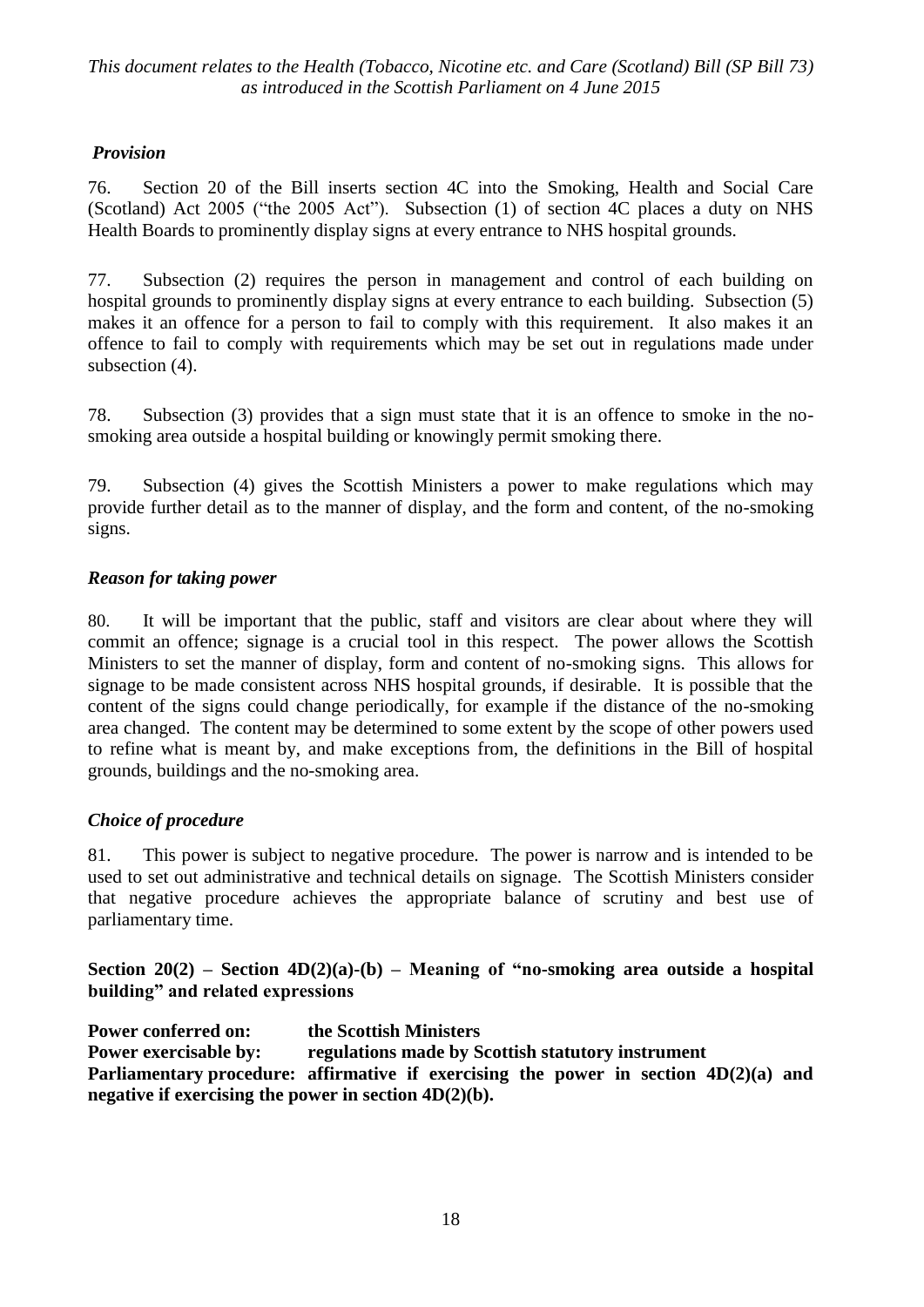## *Provision*

82. Section 20 of the Bill inserts section 4D into the 2005 Act. Subsection (1) of section 4D defines the meaning of "no-smoking area outside a hospital building". It is an area lying immediately outside a hospital building. It is bounded by a perimeter of a specified distance from the building. However, the area is limited to being within, and thereby cannot fall outside of, hospital grounds. Section 4D(3) defines "hospital grounds".

83. Subsection (2)(a) gives a power to the Scottish Ministers to make regulations prescribing the specified distance of the perimeter.

84. Subsection (2)(b) provides that the Scottish Ministers may make further provision about determining the perimeter around a building e.g. they could make detailed provision on how to determine the starting point outside a building from which the specified distance is to be measured and to make provision which allows for a more regular shaped perimeter (as opposed to an irregular shaped perimeter resulting from the shape of over-hanging roofs/parts of buildings, steps and so on).

85. The intention of the legislation is to ensure that there is a consistent and easily understood prohibition of smoking around all buildings on NHS hospitals sites (subject to such exceptions as may be made by regulations under the Bill). However, as with the 2005 Act and the regulations under that Act which implemented the smoking ban in enclosed public spaces (including inside most hospitals), it is important that the areas that are to be captured by the legislation are clearly defined to ensure that they are coherent and readily understood.

## *Reason for taking power*

86. The power contained in section 4D(2)(a) allows the Scottish Ministers to set the distance (i.e. the extent) of the perimeter from buildings on NHS hospital grounds. The area within a perimeter is the "no-smoking area". Note that some buildings and land may be made exempt under other powers in the Bill.

87. The perimeter could, for example, be set at a distance between 10 meters to 15 meters from buildings on NHS hospital grounds. The same distance is to apply to all buildings, for consistency. The Scottish Ministers consider that setting the distance for the perimeter is best achieved in consultation with NHS Health Boards and other stakeholders and implemented by regulations. The power enables an opportunity for that consultation. This approach also allows the extent of the perimeter to be varied in future, either reducing or increasing it, to take account of what works well in practice. There is a balance to be struck between preventing smoking and being compassionate towards smokers (particularly patients who may have limited mobility). The power allows for flexibility to make adjustments to the extent of the perimeter to get the balance right, if that proves necessary.

88. The power contained in section  $4D(2)(b)$  allows for a detailed consideration of the issues, which are not straight-forward, before provision is made in regulations on how the perimeter is to be determined. Provision made under this power is likely to be quite technical. It is detailed provision which allows for the perimeter to be calculated properly and consistently. It must take account of the difference shapes, sizes and features of different buildings. The Scottish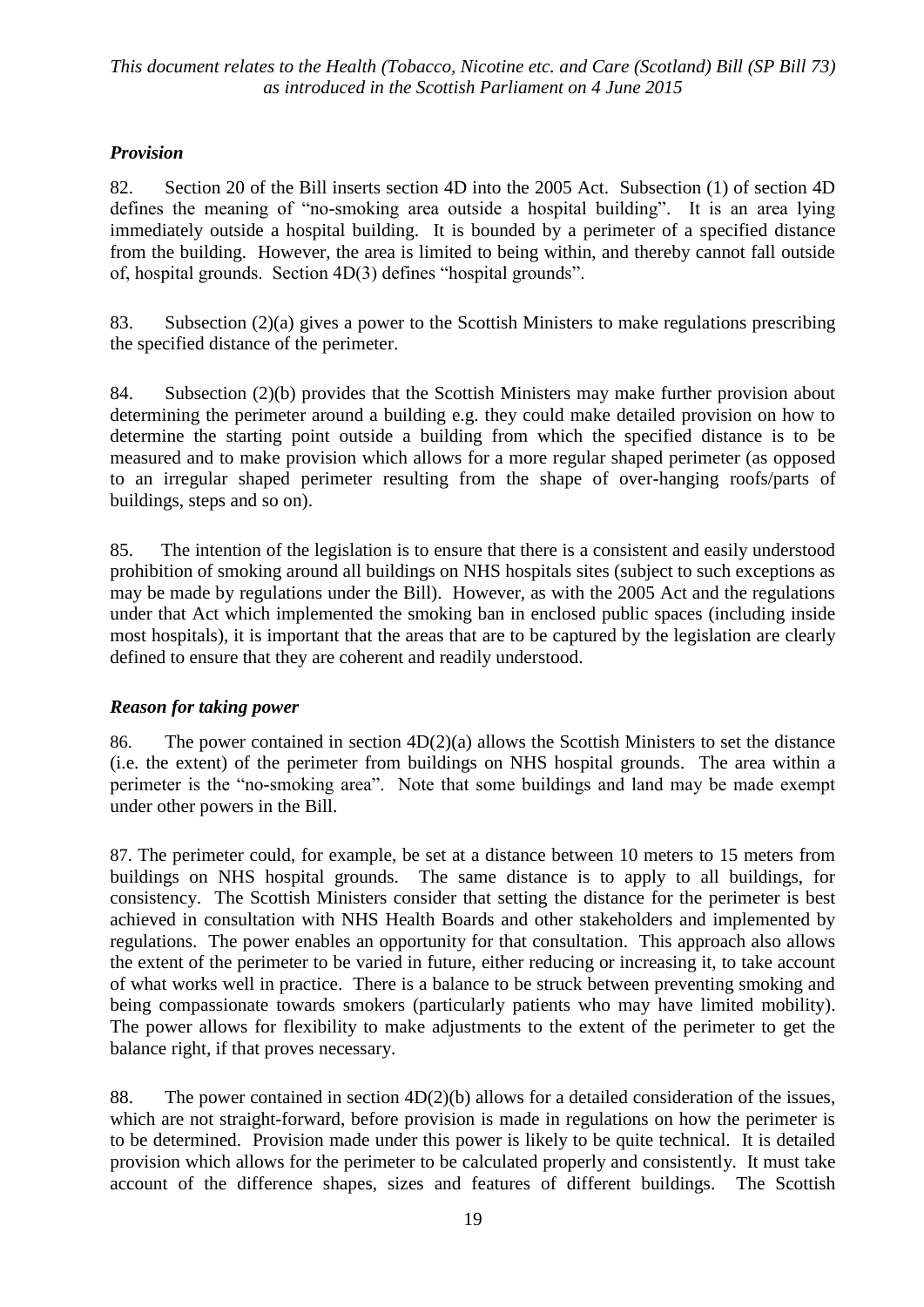Government intend to consult with NHS Health Boards before making regulations – the power allows for this opportunity. It also allows the provision to be varied in future by regulations to take account of how it is working in practice.

89. The powers in section  $4D(2)(a)$  and (b) may, at first, be exercised together in a single set of regulations to specify the distance of the perimeter and to provide for how it is to be determined but thereafter provision could, for example, be made under section 4D(2)(b) alone subject to negative procedure to adjust how the perimeter is determined, if that proves desirable e.g. to take account of practice.

#### *Choice of procedure*

90. The extent of the perimeter is a key aspect of the policy. A perimeter of a greater distance has a greater impact. The power contained in section  $4D(2)(a)$  is, however, fairly narrow in the sense that provision can only be made which specifies a distance. On balance, given the width of the power and its significance to the outside smoking ban policy, the Scottish Government considers it appropriate for Parliament to have an elevated level of scrutiny. The distance specified under the power is likely to attract a high level of interest. The Scottish Government considers the affirmative procedure to be appropriate.

91. This power contained in section 4D(2)(b) is narrow and may be used to facilitate the power in subsection (2)(a) by providing for the technical, and more minor, detail of measuring a perimeter. The Scottish Government therefore considers that negative procedure is appropriate.

#### **Section 20(2) – Section 4D(4)(a)-(d) and 4D(5) – Meaning of "no-smoking area outside a hospital building" and related expressions**

**Power conferred on: the Scottish Ministers Power exercisable by: regulations made by Scottish statutory instrument Parliamentary procedure: affirmative when exercising the power in section 4D(4)(a) and negative when exercising the powers in section 4D(4)(b)-(d) or 4D(5).**

92. Section 20 of the Bill inserts section 4D(4) into the 2005 Act. Subsection (3) of the 2005 Act defines "hospital", "hospital building" and "hospital grounds". A hospital means a health service hospital as defined in section 108(1) of the National Health Service (Scotland) Act 1978. A hospital building is simply a building on hospital grounds. Hospital grounds covers land in the vicinity of a hospital which is associated with it.

93. The intention of the Bill is to ensure that there is a coherent and easily understood prohibition of smoking around buildings on NHS hospital grounds. The intention is, however, to enable regulations to be able to make certain exceptions and provision which makes clear the extent of the ban. As with the 2005 Act and the Prohibition of Smoking in Certain Premises (Scotland) Regulations 2006 which implemented the smoking ban in enclosed public spaces, it is important that areas to be captured by the Bill are carefully and clearly defined to ensure they can be identified properly. This is likely to include a high level of detail and complex rules setting out the relationships between the no-smoking perimeters around buildings, and the perimeters and land, on NHS grounds. There will be certain circumstances where entire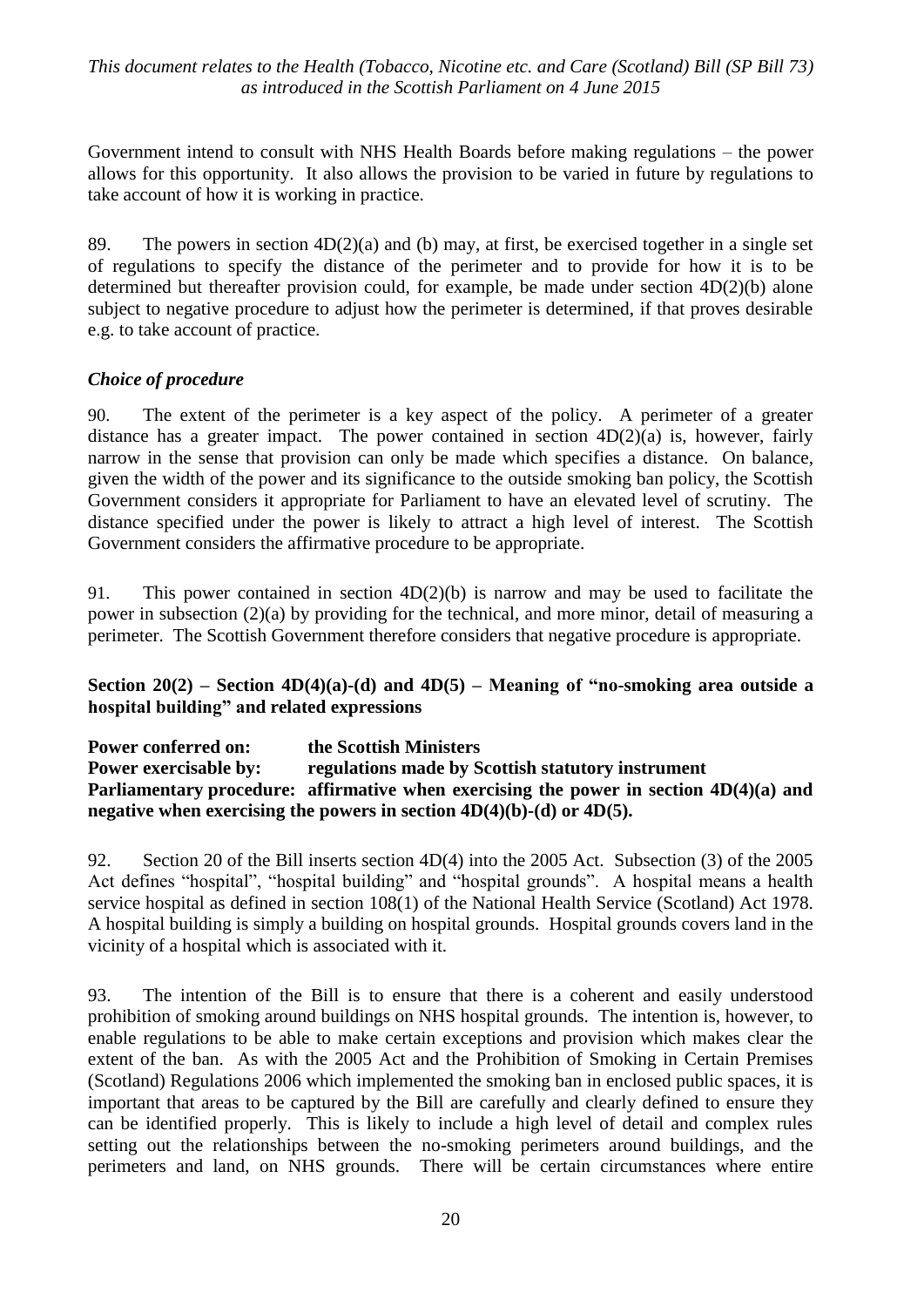hospitals, parts of hospital grounds, certain buildings or parts of the no-smoking areas outside of buildings should be exempt from the outside smoking ban. There may also be a need in certain circumstances to include specified land within the ban which might not otherwise be caught and make further provision to elaborate on, and clarify, the meaning of "hospital grounds". Section 4D contains a package of powers which make this possible.

94. Section 4D(4)(a) provides that the Scottish Ministers may by regulations exempt hospitals of a specified description (which otherwise fall within the definition of a "hospital" under the 1978 Act) from the provisions in the Bill which prohibit smoking on NHS hospital grounds. That means that if a hospital is excluded the entire grounds of that hospital and all its buildings are exempt from having any no-smoking areas e.g. the state psychiatric hospital could be excluded.

95. Section 4D(4)(b) allows the Scottish Ministers by regulations to provide that certain land is or is not to be considered "hospital grounds" and to make further provision elaborating on the meaning of "hospital grounds" for the purposes of prohibiting smoking outside NHS hospital buildings. It allows the Scottish Ministers to refine the definition, to make clear that land of a specified description is or is not "hospital grounds" regardless of whether that land is in the vicinity of, and associated with, a hospital. For example, it may be desirable to exclude grounds containing staff or student accommodation from being hospital grounds with the result that the ban on smoking will not apply outside those buildings. It may also be desirable to definitively include certain land (rather than relying on a vicinity and association test) in certain circumstances e.g. it may be desirable to include public roads running through hospital grounds in circumstances where a person is on foot (i.e. not in a moving vehicle). This power enables such provision to be made.

96. This power also enables further provision to be made to elaborate on the meaning of "hospital grounds" for the purposes of the outside smoking ban. As mentioned, "hospital grounds" means land in the vicinity of a hospital which is associated with it. This power enables more detailed provision to be made in that respect to assist in determining which land does and does not fall under the definition. Provision in regulations could, for example, lay down factors or criteria to take into account when assessing if a piece of land is "associated" with a hospital.

97. Section 4D(4)(c) enables the Scottish Ministers to make regulations to prescribe that certain buildings are not to be considered 'hospital buildings' for the purposes of prohibiting smoking outside NHS hospital buildings. A building excluded in this way means it does not have a perimeter applied to it by section  $4D(1)$  of the Bill and therefore it does not have a nosmoking area surrounding it on account of it being a hospital building (parts of the grounds of that building may nevertheless fall within a no-smoking area on account of a perimeter applied by the Bill to a neighbouring building – but the power in section  $4D(4)(d)$  could deal with this, if desirable). For example, a psychiatric ward building or a hospice building on hospital grounds could be excluded under this power.

98. Section 4D(4)(d) provides that the Scottish Ministers may by regulations provide that land of a specified description is not to be considered part of a no-smoking area outside of a hospital building. This allows certain land to be excluded from being part of a no-smoking area. Whilst the intention is for no-smoking areas around buildings on hospital grounds to be applied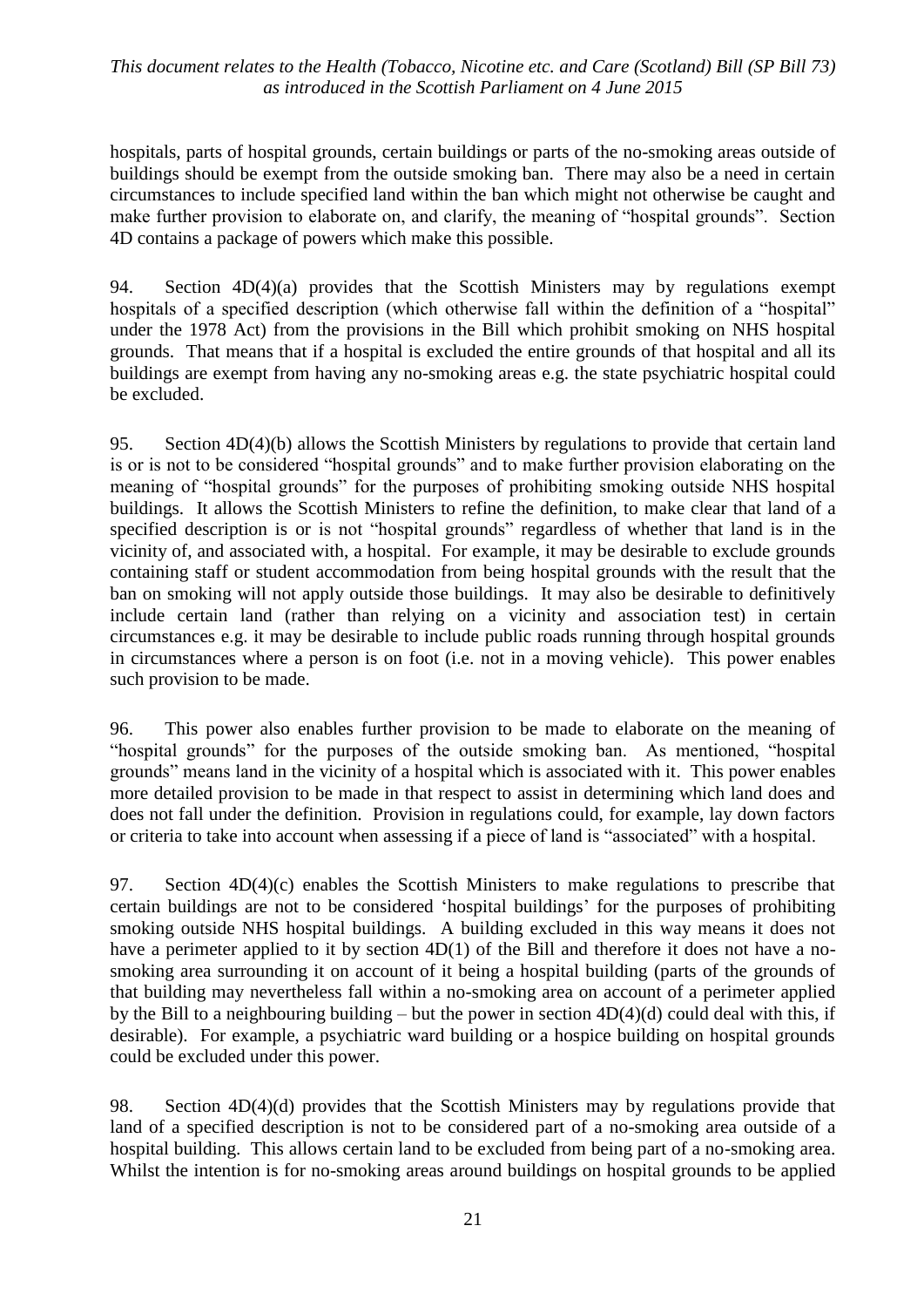more or less uniformly (subject to provision made under other powers in section 4D), this power enables the Scottish Ministers to exempt certain pieces of land from the general prohibition applied by the Bill. For example, where a building such as an adult hospice has been excluded from being a hospital building, and therefore does not have a no-smoking area applied to it on account of it being a hospital building, the hospice is still on hospital grounds where no-smoking areas can apply around neighbouring buildings; this means it is possible the area outside the entrance to the hospice could be caught by the no-smoking perimeter of a nearby hospital building and it may be desirable to remedy this by using this power. The power might, for example, make provision which removes the area outside of the entrance to a hospice from being a part of any no-smoking area if that area is the only accessible space for residents of the hospice to smoke. The policy intention is to have as few exceptions as possible but the power recognises that the relations between buildings (and perimeters applied by the Bill around hospital buildings) are complicated and vary from hospital grounds to hospital grounds.

99. Section 4D(5) allows regulations made under subsection (4) by the Scottish Ministers to make provision modifying the application of section 4C so that signage requirements can be adjusted, as appropriate, to take account of exceptions and other provision made by those regulations. Section 4C requires signage at entrances to hospital grounds and hospital buildings. The requirement for signage depends on whether land is defined as "hospital grounds" or buildings are defined as "hospital buildings". The powers contained in section 4D(4) can, for example, exclude specified land and hospital buildings. This might mean that there should be consequential modifications of the signage requirements in section 4C e.g. signage may only be required at the entrances of buildings outside of which there is a no-smoking area in place or there may not be a need for signage at some entrances to hospital grounds where that section of the grounds does not have any buildings on it with a no-smoking perimeter applied to them. The consequential power in section 4D(5) allows the Scottish Ministers to make desirable adjustments like this to ensure that signage is not required in places where it is not needed and information on signs is helpful and not misleading. These form a package of powers in section 4D which can be exercised to tailor the application of the outside smoking ban.

#### *Reason for taking power*

100. The power contained in section 4D(4)(a) enables the Scottish Ministers to exempt by regulations certain hospitals in circumstances where the general prohibition is inappropriate due to the service hospitals are providing or the type of patient they are providing care for. For example, for facilities providing residential accommodation, such as the State hospital, adult hospices or psychiatric hospitals, it may be desirable to use this power to exempt them entirely from the outside smoking ban. These establishments are given certain exemptions under the 2005 Act regarding the smoking ban in enclosed public spaces. However, many are moving towards operating entirely smoke-free indoor areas. It is conceivable, and indeed likely, that in future these establishments might move to operating smoke-free outdoor areas. The Scottish Government may wish to support or mandate this action by removing such exemptions in future. The power therefore provides necessary flexibility.

101. The powers contained in section 4D(4)(b)-(d) allow for careful consideration of the detail before provision is made. The powers enable complex provision to be made which is best suited to regulations rather than primary legislation. It is not possible to be overly prescriptive in primary legislation given the variety of kinds of hospital buildings and grounds. The powers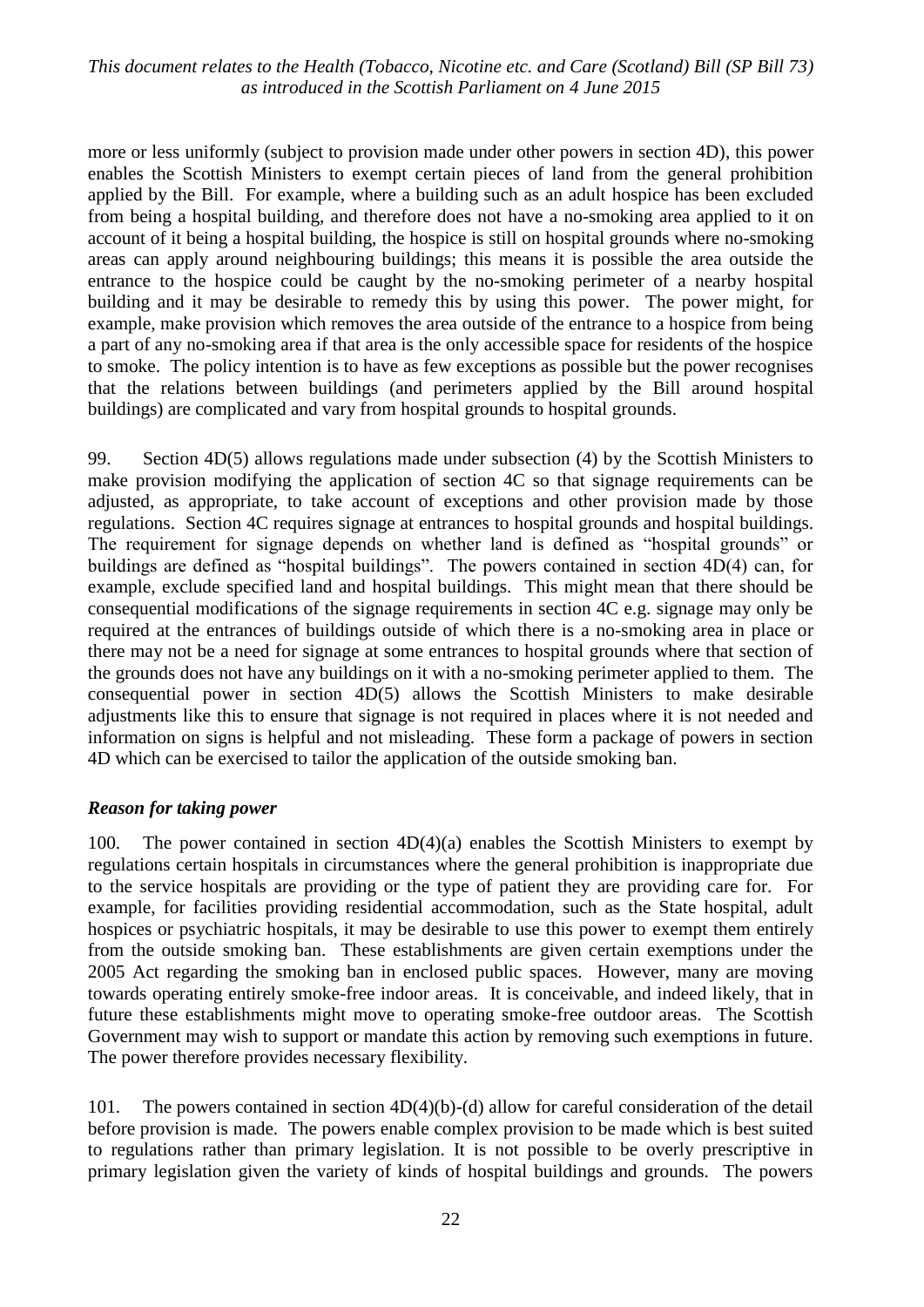provide flexibility to make provision in regulations revising the detail over time and to take account of how the outside smoking ban is working in practice. The relationships between buildings and how the no-smoking perimeter is defined will be complex, it is therefore possible that the experience of enforcing the regulations could identify technical refinements.

102. Section 4C of the Bill contains the general rules on signage but as a result of the powers being exercised in section 4D(4) it may be desirable to modify the signage requirements. The power contained in 4D(5) is necessary to do this. The modifications which might be desirable cannot be worked out fully before the powers in section 4D(4) are exercised. Nor is it possible to be overly prescriptive in primary legislation given the variety of kinds of hospital buildings and grounds. The power provides flexibility to make provision in regulations revising the detail over time and to take account of how the outside smoking ban is working in practice.

103. The Scottish Government intend to consult with NHS Health Boards before making regulations under section 4D – the powers allow for this opportunity.

#### *Choice of procedure*

104. Determining what is and isn't a hospital for the purposes of this part of the Bill is fundamental to the application of the policy. The power contained in section  $4D(4)(a)$  is constrained, however, by the definition of "hospital" in the 1978 Act; the power can remove hospitals from that definition for the purposes of the outside smoking ban but it cannot add hospitals into the outside smoking ban which are not caught by that definition in the first place e.g. entirely privately operated hospitals. It can only apply to NHS hospitals. The Scottish Government nonetheless considers it appropriate for the Scottish Parliament to provide an elevated level of scrutiny to the detail of a power, which is likely to attract a high level of interest. The Scottish Government considers the affirmative procedure to be appropriate.

105. The width of the power contained in section 4D(4)(b) is limited to a degree by the definition of "hospital" and to the extent it could be used to include land within the meaning of "hospital grounds" which might not otherwise be caught by that definition, it is supplementary in nature. The provision made is likely to be detailed and in part technical.

106. The power contained in section 4D(4)(c) is narrow. This power can only be used to exclude a building from being a "hospital building" for the purposes of this part of the Bill.

107. The power contained in section  $4D(4)(d)$  is also a narrow power – it is limited to excluding specified land from no-smoking areas. It cannot extend no-smoking areas.

108. The power contained in section 4D(5) is not a standalone power. It is consequential to the powers in section 4D(4). It allows regulations made under section 4D(4) to modify the signage requirements in the Bill. Section 4C can only be 'modified' to account for provision made under section 4D(4); section 4C cannot be textually amended to apply by default in all circumstances. The provision made is likely to be detailed.

109. The powers contained in section 4D(4)(b)-(d) and 4D(5) are narrow and enable the detail of the outside smoking ban to be refined; the major exceptions (to entirety exclude certain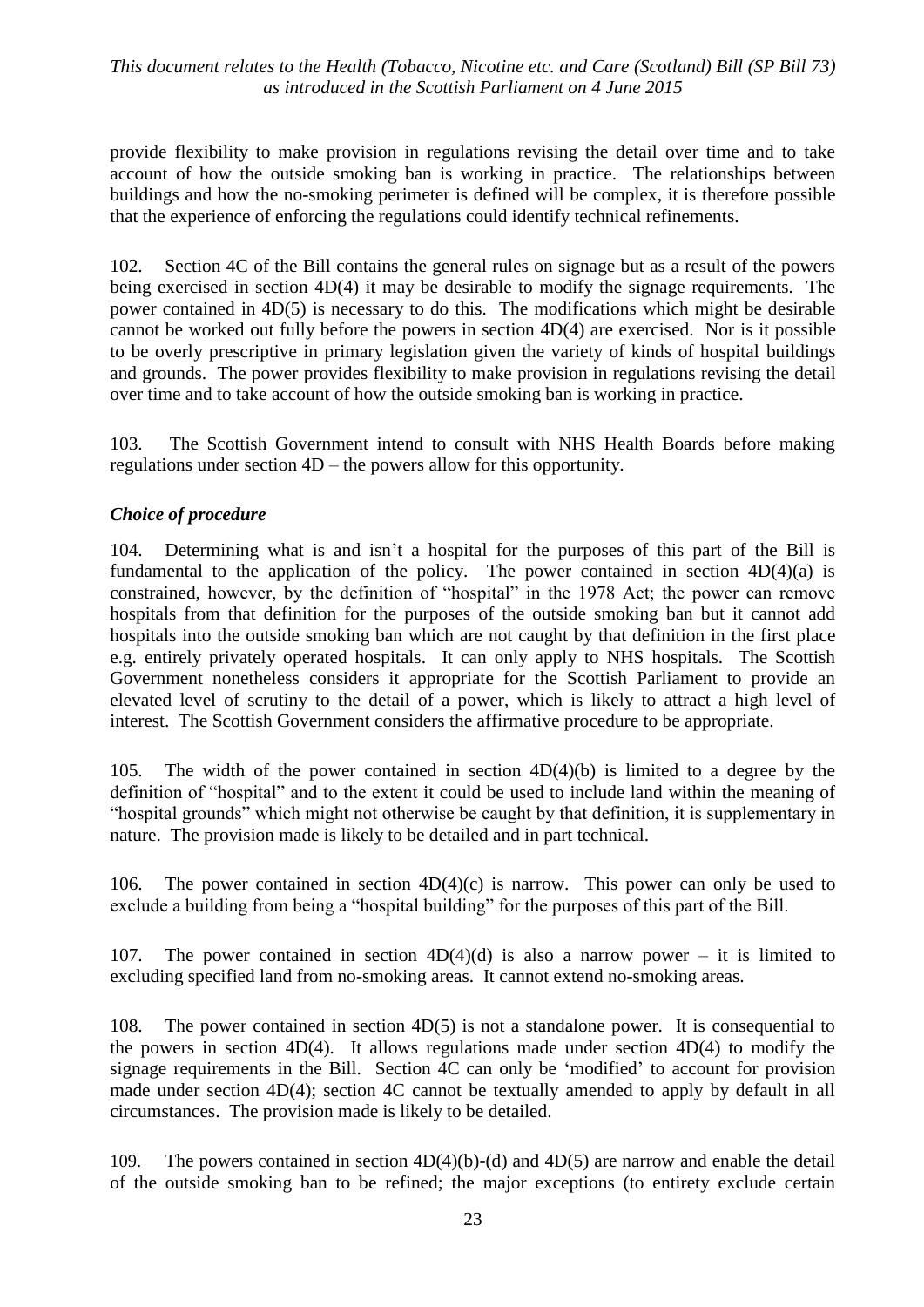hospitals in the first place) are to be made under the power which is to be subject to affirmative procedure in section  $4D(4)(a)$ . Given the level of detail and nature of the provisions which may be made under the powers in section 4D(4)(b)-(d) and 4D(5) and the fact that they are unlikely to be controversial or attract much interest, the Scottish Ministers consider the negative procedure to be appropriate, to apply the correct level of scrutiny and make best use of parliamentary time.

#### **Section 20(8) – Smoking outside NHS hospitals**

#### **Power conferred on: the Scottish Ministers Power exercisable by:** regulations made by Scottish statutory instrument **Parliamentary procedure: affirmative Procedure**

#### *Provision*

110. Section 20(8)(e) of the Bill amends paragraph 4(1) of schedule 1 to the Smoking, Health and Social Care (Scotland) Act 2005 to include the new offences being inserted into the 2005 Act by the Bill (contained in sections 4A, 4B and 4C(5)) into the power in paragraph 4(1).That power allows the Scottish Ministers to prescribe by regulations the amount of a fixed penalty notice which may be issued in respect of those offences.

111. The intention is that the existing provision for fixed penalty notices in schedule 1 to the 2005 Act, including the amount to be paid, apply to the new offences. The amount to be paid is currently set out in the Prohibition of Smoking in Certain Premises (Scotland) Regulations 2006.

#### *Reason for taking the power*

112. The expansion of this power is based on the same rationale the power was taken in the 2005 Act. Whilst it is not the intention of the Scottish Ministers at this time to vary the amount to be paid on issue of a fixed penalty notice, this may be required in future to ensure the sum remains an appropriate one for enforcement purposes. The power provides the flexibility necessary to amend the sum payable without resorting to primary legislation. It might be desirable in future, for example, to increase the rate to reflect inflation or increased costs to the local authority of administering fixed penalty notices. Schedule 1 of the 2005 Act does not limit the maximum that may prescribed by the Scottish Ministers.

#### *Choice of procedure*

113. The sum payable for a fixed penalty notice is likely to attract a high level of interest and clearly impacts on those issued with penalties. The Scottish Ministers consider that a higher level of parliamentary scrutiny is needed and therefore the affirmative procedure should continue, as it is at present under the 2005 Act, to be appropriate here.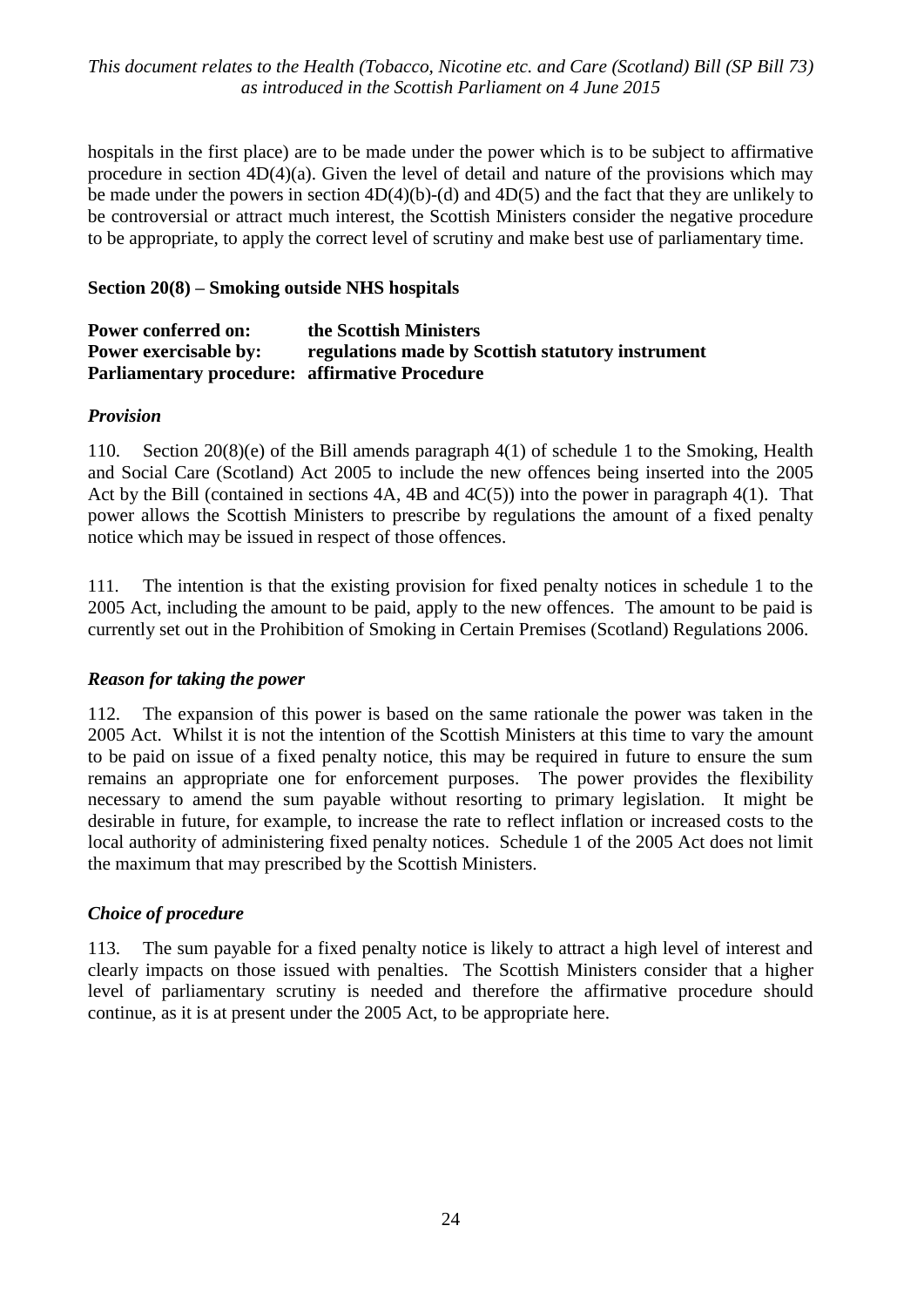### **Part 2 – Duty of Candour**

**Section 21 – Incident which activates duty of candour procedure**

| Power conferred on:                                   | <b>The Scottish Ministers</b>                            |
|-------------------------------------------------------|----------------------------------------------------------|
| <b>Power exercisable by:</b>                          | <b>Regulations made by Scottish statutory instrument</b> |
| <b>Parliamentary procedure: Affirmative Procedure</b> |                                                          |

#### *Provision*

114. Subsection (1) requires a responsible person to follow the duty of candour procedure (in section 22) as soon as reasonably practicable after becoming aware that subsection (2) applies. Subsection (2) applies where, among other things, certain outcomes listed in subsection (4) have occurred (or could occur).

115. Subsection (4) lists those outcomes and include death and various descriptions of harm (both physical and psychological). Subsection (5) gives the Scottish Ministers power to modify subsection (4).

#### *Reason for taking power*

116. As the Bill is implemented and in light of experience, it may be necessary to amend or add to the list in subsection (4) to take account of learning from the application of the duty across organisations. The power therefore allows flexibility to take those circumstances into account. Given that the definitions of harm are central to the application of the duty of candour procedure, it is essential that changes can be made. The power allows for these changes to be made to reflect learning arising from the implementation of definitions and new discoveries in respect of harm occurring in health and social care provision.

#### *Choice of procedure*

117. The regulations are subject to affirmative procedure in accordance with section 32(2). This is considered the appropriate level of Parliamentary procedure for the textual amendment of primary legislation.

#### **Section 22 – Duty of candour procedure**

| <b>Power conferred on:</b>                         | <b>The Scottish Ministers</b>                            |
|----------------------------------------------------|----------------------------------------------------------|
| <b>Power exercisable by:</b>                       | <b>Regulations made by Scottish statutory instrument</b> |
| <b>Parliamentary procedure: Negative Procedure</b> |                                                          |

#### *Provision*

118. Subsection (1) gives power to the Scottish Ministers to specify the actions which should be taken by the responsible person (the "duty of candour procedure"). Subsection (2) lists the matters that the regulations may in particular make provision about. Section 21(1) requires that the "responsible person" follows the duty of candour procedure set out in section 22.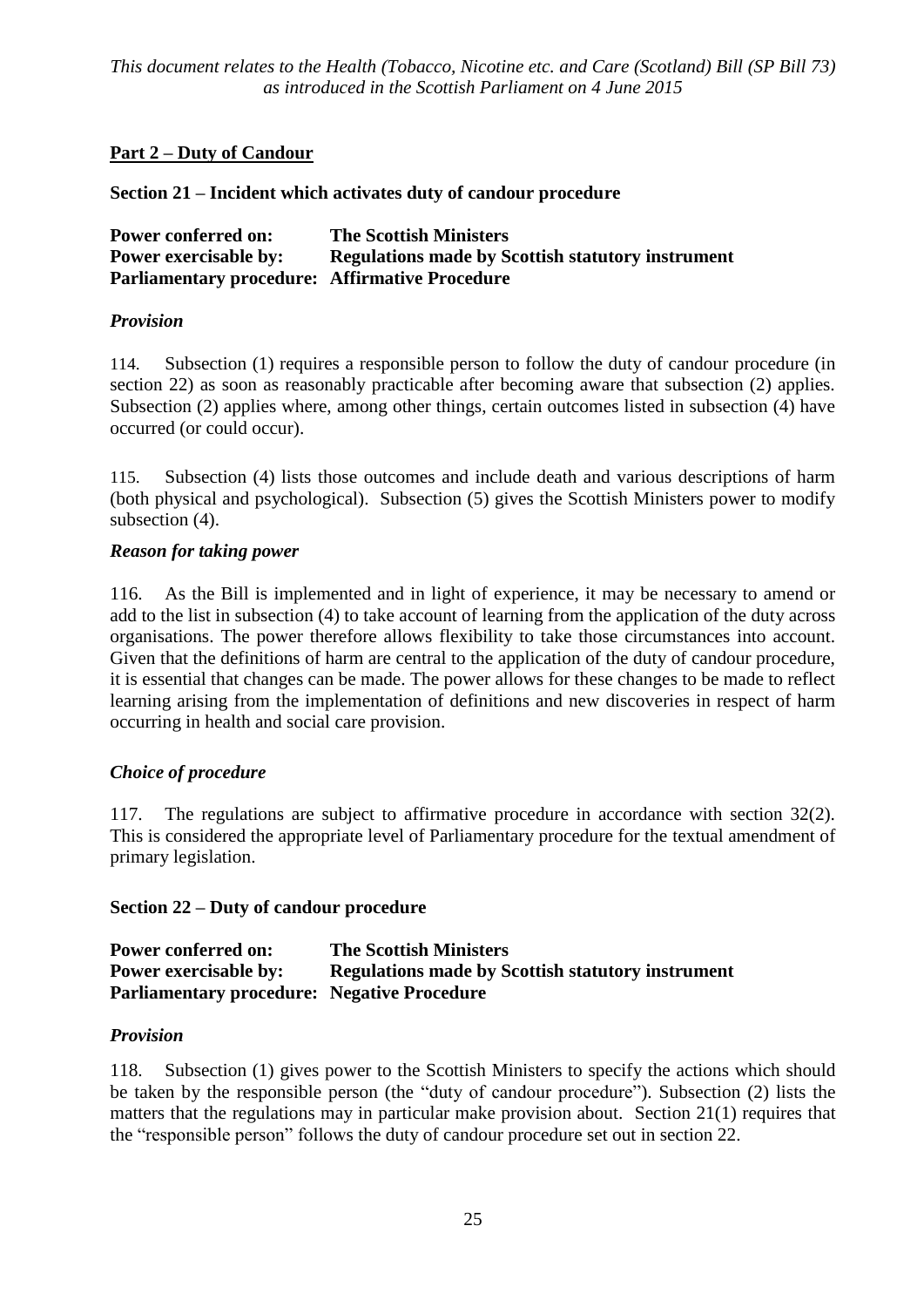#### *Reason for taking power*

119. This enables an outline of the detailed requirement of implementation to be provided, reflecting the principles outlined and reflecting the fact that this level of detail is more suited to regulations than primary legislation. It is considered appropriate to use secondary legislation to set out the detail of the duty of candour procedure. This will also provide flexibility to review and amend the list in light of evidence and feedback from organisations.

#### *Choice of procedure*

120. The way in which organisations identify, respond and review unintended and unexpected events resulting in harm will be a vital aspect of determining the operating effectiveness of the duty of candour procedure. The Scottish Government intends to work with stakeholders before making regulations and this power allows for this opportunity. This is subject to the negative procedure which is considered appropriate because the regulations will be used to set out matters of detail which may need to be amended from time to time. The duty on the "responsible person" to follow the duty of candour procedure is set out in the Bill. A higher level of Parliamentary scrutiny is not considered appropriate for a provision of this nature.

#### **Part 3 – Ill Treatment and Wilful Neglect**

**Section 31 – Penalty for ill-treatment and wilful neglect of mentally disordered person**

| <b>Power conferred on:</b>               | <b>The Scottish Ministers</b>                            |
|------------------------------------------|----------------------------------------------------------|
| <b>Power exercisable by:</b>             | <b>Regulations made by Scottish statutory instrument</b> |
| <b>Parliamentary procedure: Negative</b> |                                                          |

#### *Provision*

121. Section 31 provides for substitution of section 315(4) and insertion of new subsection (5) of the Mental Health (Care and Treatment) (Scotland) Act 2003 to update references to the definitions of "provides care services" and "care service" which previously existed in section 313 of that Act.

122. The definition of "provides care services" includes a power for Scottish Ministers to set out any further circumstances in which care services are provided in addition to anything done by virtue of a contract of employment or any other contract.

#### *Reason for taking power*

123. It is considered appropriate to use secondary legislation to set out such further circumstances in which care services are provided, to reflect any future changes to the way in which care services are provided to persons with a mental disorder, without using primary legislation for this purpose. For example, if in future, circumstances arose where someone provided care services to a person with a mental disorder without a contract being in place between the organisation providing the care service and the individual directly responsible for providing the service, this power would ensure that the definition of "providing care services" can be amended without recourse to primary legislation. An order making power is considered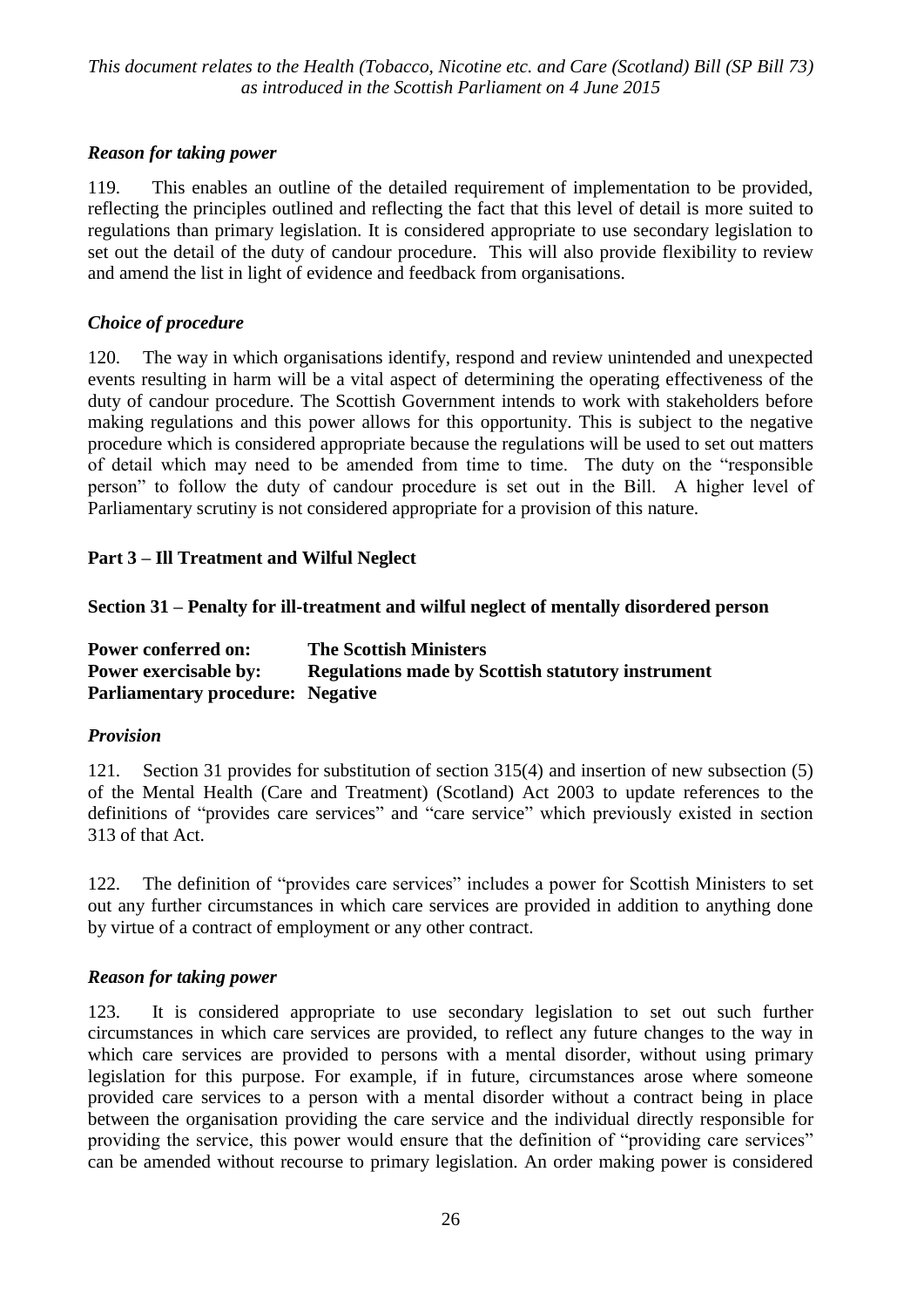appropriate to specify the level of detail which is required and can be brought forward in shorter timescales than primary legislation.

#### *Choice of procedure*

124. This is subject to the negative procedure which is considered appropriate given the limited nature of the enabling power. A higher level of Parliamentary scrutiny is not considered appropriate for a provision of this nature.

#### **Section 33– Ancillary provision**

**Power conferred on: the Scottish Ministers Power exercisable by: regulations made by Scottish statutory instrument Parliamentary procedure: negative procedure, unless provision is made to add to, replace or omit the text of an Act in which case the affirmative procedure applies** 

#### *Provision*

125. Subsection (1) provides that the Scottish Ministers may by regulations make such incidental, supplementary, consequential, transitional, transitory or saving provision as they consider necessary or expedient for the purposes of, or in connection with, any provision made by or under the Bill.

126. Subsection (2) provides that regulations made under subsection (1) may modify any enactment (including this Act).

#### *Reason for taking power*

127. The new provision introduced by the Bill may give rise to the need for ancillary provisions. The Scottish Ministers may need to make such provision by regulation to support the full implementation of the Bill. This provision empowers the Scottish Ministers to make provisions concerning incidental, supplemental, consequential, transitional, transitory provision or savings where this is thought to be necessary. For example, transitional powers may be required to allow the mandatory registration of NVP retailers to commence; it may be desirable to allow a period of grace for retailers to take relevant action before they can be held criminally liable.

128. Without these powers to make ancillary provision, it might be necessary to return to Parliament, through subsequent primary legislation, to deal with a matter which is clearly within the scope and policy intention of the original Bill. It would not be an effective use of Parliament's time, or the Scottish Government's resources to deal with such matters through primary legislation. They are best addressed through subordinate legislation.

#### *Choice of procedure*

129. If regulations made under this section add to, replace or omit any part of the text of an Act they are subject to the affirmative procedure. This approach is in line with the approach taken in most Bills and there are not considered to be any special factors justifying a different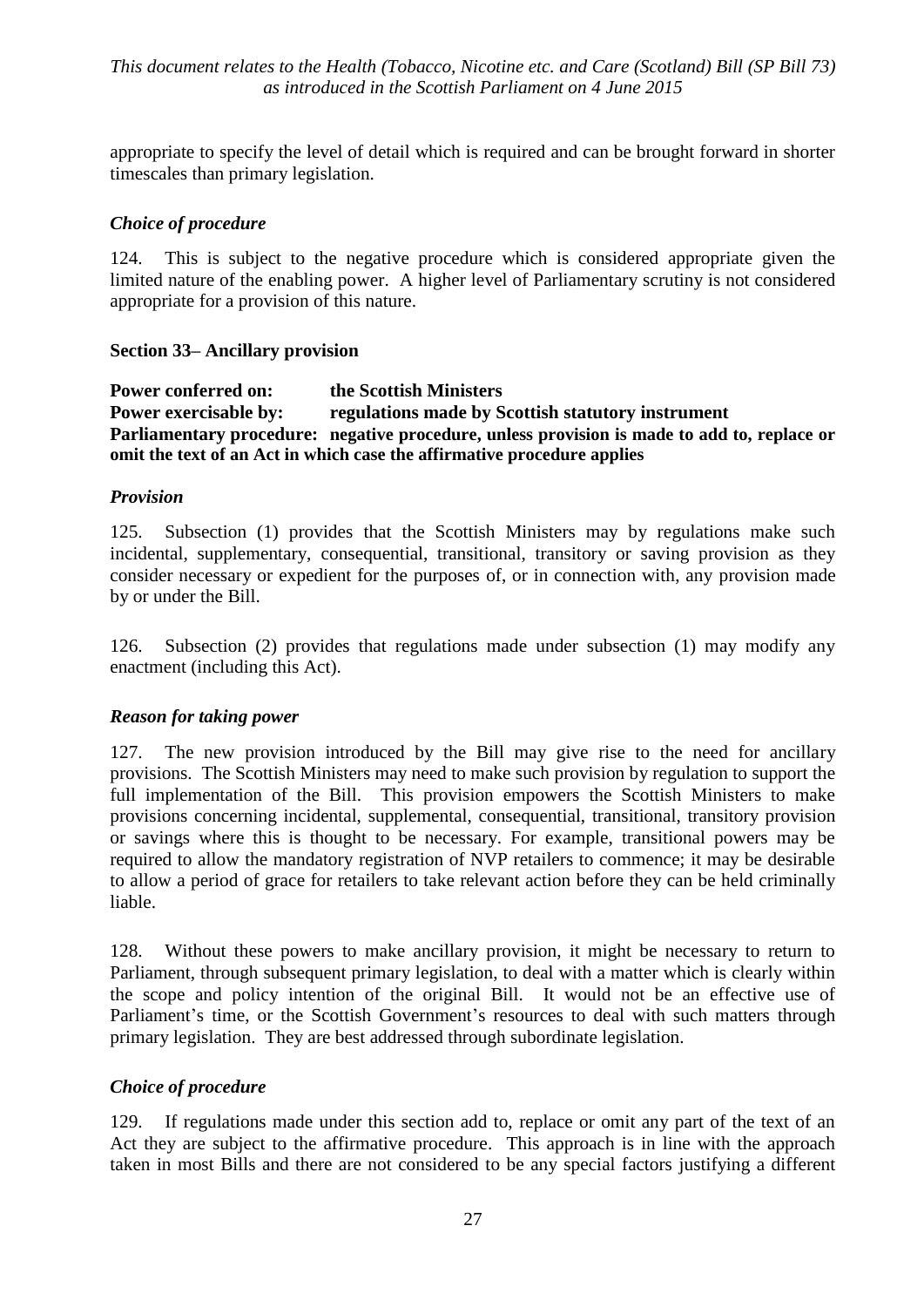approach in this case. Otherwise, negative procedure appears to make best use of parliamentary time and scrutiny given the ancillary nature of the provision which can be made.

#### **Section 34 – Commencement**

**Power conferred on: the Scottish Ministers Power exercisable by: regulations made by Scottish statutory instrument Parliamentary procedure: laid, no procedure**

#### *Provision*

130. Subsection (1) provides that this section and sections 32, 33 and 35 come into force on the day after Royal Assent.

131. Subsection (2) provides that any remaining provisions of this Act come into force on such date as the Scottish Ministers may by regulations appoint. It is common to take a power to commence provisions of a Bill. Subsection (3) clarifies that different days may be appointed for different purposes.

132. Subsection (4) provides that regulations under subsection (2) may include transitional, transitory or saving provision.

#### *Reason for taking power*

133. Some formal sections of the Bill are commenced on the day after Royal Assent. The Scottish Ministers may consider it appropriate for the substantive provisions of the Bill to be commenced at such a time as they appoint to be suitable. This is to provide flexibility to enable the provisions of the Bill to be brought into force in a co-ordinated and managed way, so as to give proper effect to the Bill. It is normal practice for such commencement provisions to be dealt with by subordinate legislation.

#### *Choice of procedure*

134. It is usual practice for commencement regulations to be laid before Parliament but not subject to additional procedure. Commencement regulations bring into force provisions whose policy have already been considered by the Parliament during the passage of the Bill.